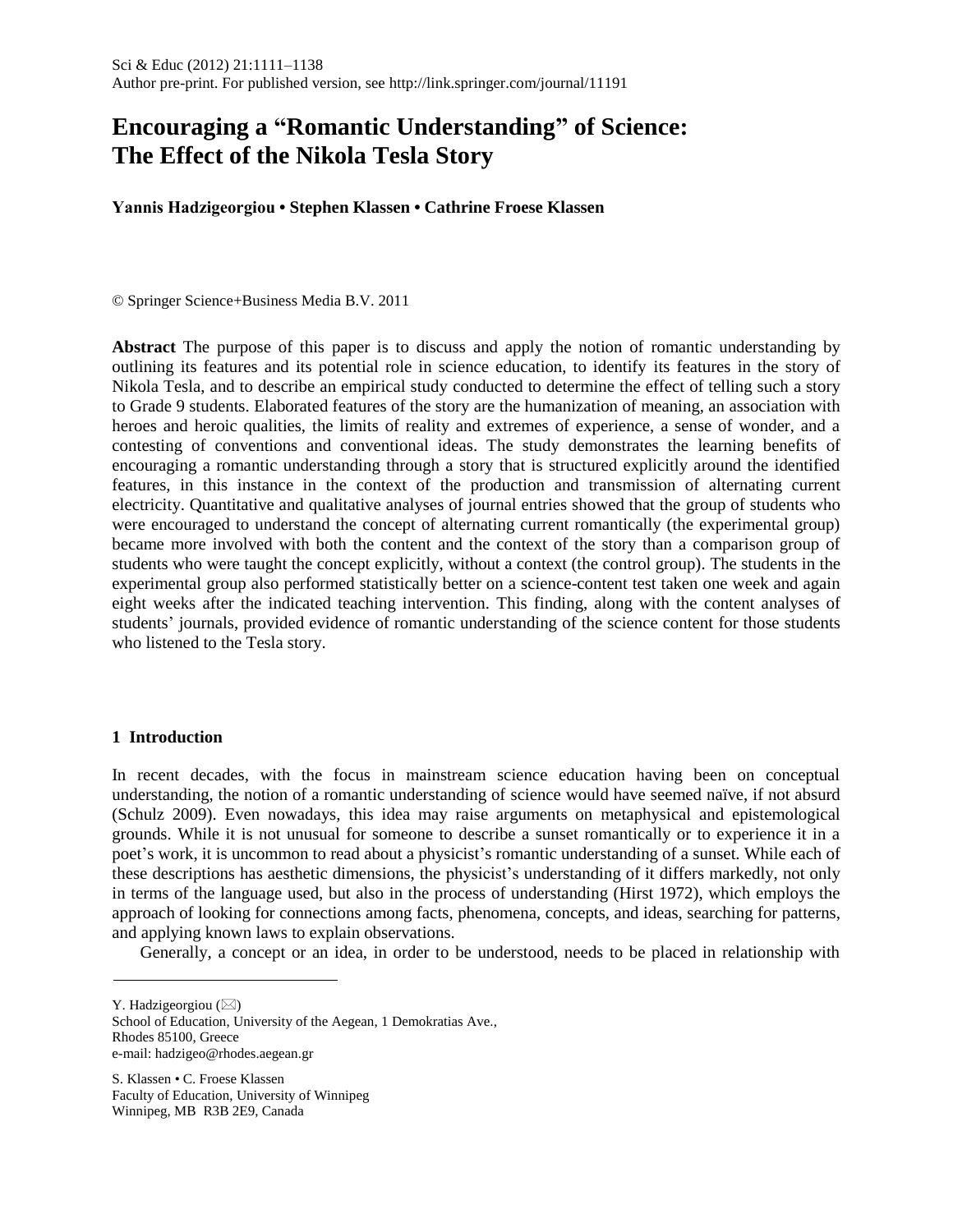other concepts or ideas (for example, as in a concept map) and applied in a variety of contexts. <sup>1</sup> Popper (1972) points out that in order to understand a concept, its historical origin and evolution have to be understood, as well. The desirability of considering concepts in context, however, does not negate the fact that science, itself, has an aesthetic dimension, allowing for a physicist's aesthetic experience and understanding of a phenomenon or an idea.<sup>2</sup> While some seasoned scientists might have forgotten how to appreciate their craft aesthetically, young students are spellbound by the romantic nuances that they perceive in the science to which they are exposed. It is, therefore, reasonable to consider the idea of a romantic understanding of science and its implications for science curriculum and teaching.

A. N. Whitehead (1929), in talking about the rhythm of education, identified three stages in learning, namely, romance, precision, and generalization. He maintained that any subject of study first needs to be approached in a romantic way before it is studied in some depth with precision; then students are able to apply their ideas, which involves generalization. Whitehead's stage of romance could be described as "romantic engagement," which should be distinguished from the idea of "romantic understanding" as elucidated in this paper. Romantic engagement is the starting point for the development of a romantic understanding. In this sense, romantic engagement could be considered the impetus for learning science, whereas romantic understanding emerges as the subject matter is explored in greater depth, which inevitably leads to the stages of precision and generalization.

Whitehead's (1929) three-stage model acknowledges the role of motivation in understanding, and other research findings support its role in learning (Franken 2001; Ormrod 1999; Pintrich and Schunk 1996). While not particularized to the students' understandings of the world at specific ages, Kieran Egan's (1997) recapitulation theory, however, addresses this latter issue.<sup>3</sup> According to Egan, people make sense of the world in five distinctive ways, which he calls forms or kinds of understanding. He conceives education as a process during which students recapitulate, that is, repeat in the same order, different kinds of understandings—somatic, mythic, romantic, philosophic, and ironic—in the sequence in which they have appeared in our cultural history. Each kind is best developed at particular ages when students learn to use an array of mental strategies or cognitive tools, as Egan refers to them, that are characteristic of each kind of understanding. These kinds of understanding, not to be confused with the Piagetian stages of cognitive development occurring at certain ages by some psychological impulse, are produced when students acquire certain sets of cultural tools that, through their use, are converted into cognitive tools. With the exception of somatic understanding (knowing through the physical senses), all the other types of understanding are language-dependent—our "language engagement" with the world.

#### 1.1 Purpose

 $\overline{a}$ 

The purpose of this paper is (a) to examine the concept of romantic understanding from the perspective of Egan's (1997) theory by outlining its features and its potential role in science education, (b) to present a romantic framework that can be used to bring the story of Nikola Tesla into the classroom, (c) to examine the effect of the Tesla story on students' understanding of the concept of alternating current (AC) electricity, and (d) to examine the effect of the Tesla story on the development of a "romantic understanding" of the concept of alternating current.

### **2 The Notion of Romantic Understanding**

It is commonly observed that children develop oral skills approximately between the ages of two and seven years and literacy skills approximately between the ages of eight and fifteen, with these

<sup>&</sup>lt;sup>1</sup> See AAAS, 1990; Mintzes Wandersee, and Novak 1997; Resnick 1983; Klassen 2006.

<sup>&</sup>lt;sup>2</sup> See Girod 2007; Root-Bernstein 2002; Tauber 1996; Wong, Pugh, and the Dewey Ideas Group at Michigan State University 2001.

<sup>&</sup>lt;sup>3</sup> Egan's theory is elaborated in Section 2.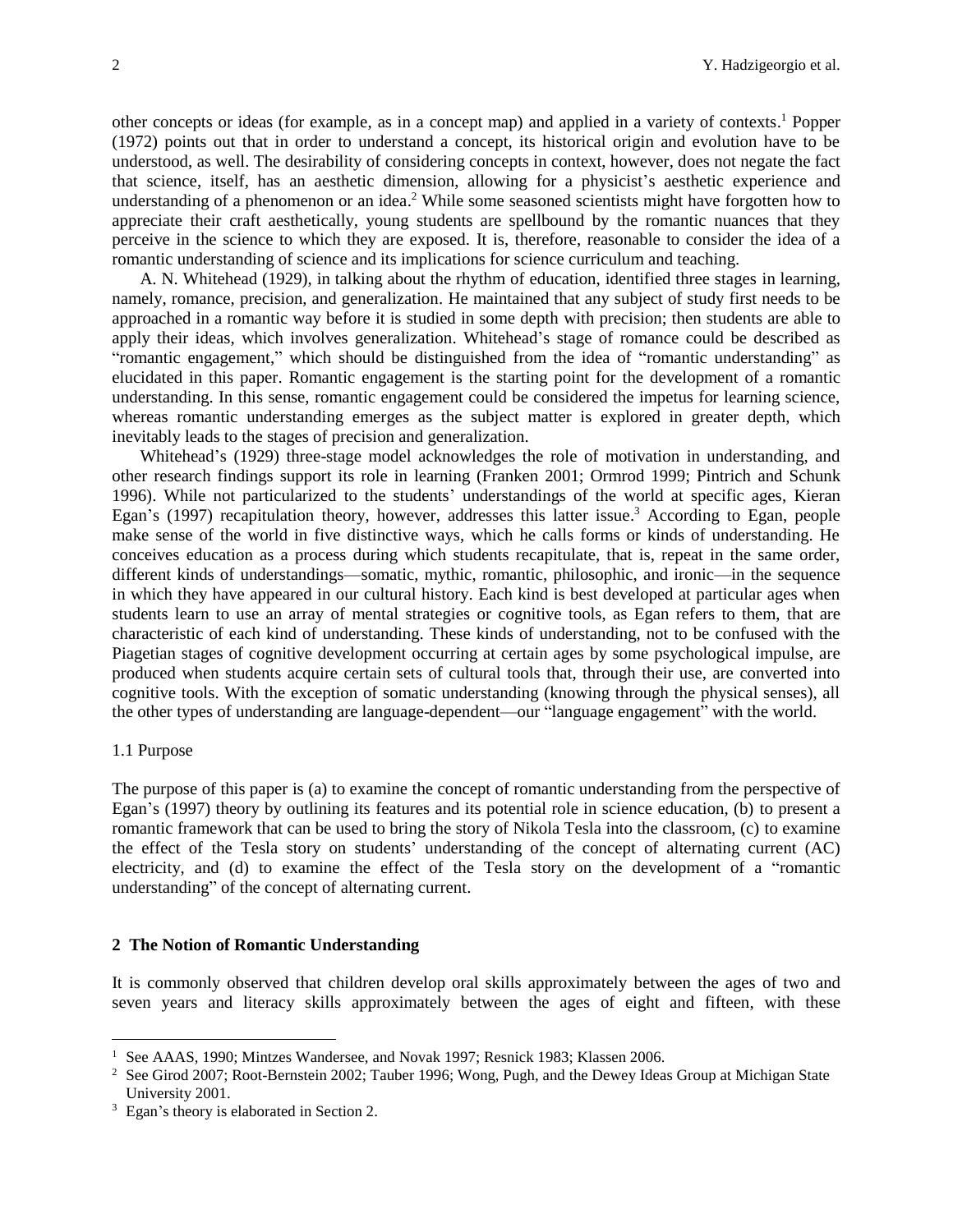developments often overlapping. Children's abilities for abstract reasoning (also entailing a conceptual understanding) emerge somewhat later than the basic literacy skills even though abstract reasoning at earlier ages is common. According to Egan, during these various phases in their development, children view the world with progressively more sophisticated cognitive strategies, which he denotes as "understandings." During the early linguistic period, children develop a mythic understanding, its main characteristics being the emphasis of fantasy, the recognition of mystery, and the use of binary opposites, storytelling, mental imagery, and humor (Egan 1997).

Romantic understanding (Egan 1997) is the transitional phase between a mythic and conceptual understanding ("philosophic" in Egan's terminology). It may be defined<sup>4</sup> as the ability to grasp meaning, in a humanistic context, of the features of subject matter that tend to be idealistic in expectation and glamorously imaginary and involve the exotic and the potential for heroic achievement, as the term "romantic" suggests. During the period of romantic understanding, children are attracted, for example, to literary characters who do heroic, but possible, things. While they are beginning to interpret the world from an abstract perspective, they still retain some aspects of the mythic understanding. This transitional phase gains significance when one realizes that neither Donald's (1991) distinction between mythic and rational thinking nor Bruner's (1986) distinction between narrative and paradigmatic (or logicomathematical) thinking offers an explanation for the transitional stage from mythic or narrative understanding to rational or paradigmatic understanding.

Egan (1990, 1997) expanded his notion of romantic understanding by identifying five vital means through which children, at this stage, make sense of the world and of experience. These devices, by which they mediate between the world and the mind, are referred to as "cognitive tools" by Egan (2005a, b) and become the specific characteristics (1997) of romantic understanding: (a) the humanization of meaning, arising from the realization of the humanistic dimension of all knowledge, (b) an association (even identification) with heroes and heroic qualities, (c) a focus on and confrontation of the extremes and limits of reality and experience, (d) a sense of wonder, and (e) the contesting of conventions and conventional ideas.<sup>5</sup> Several decades of research and refinement in this area have resulted in the characteristics that appear here. These five aspects also emerge naturally from our earlier definition of romantic understanding. They serve to enlarge students' ability to think and understand, and the larger the number of tools that a student uses, the better will be the understanding that is gained.

The notion of a "cognitive tool" makes the distinction between narrative and romantic understanding apparent. While narrative understanding is a natural kind of understanding that, under minimal contextual constraint, comes spontaneously into being (Bruner 1985), the development of a romantic understanding requires and, in fact, presupposes the use of an array of specific cognitive tools beyond those that characterize narrative understanding (e.g., similes, paradoxes). Egan's (1997) idea of a cognitive tool is broader than Vygotsky's, which focuses largely on oral language. Egan (2005a, b) includes a range of cognitive tools that may accompany both oral and written language.

### 2.1 Fostering Romantic Understanding

If one is to foster a romantic understanding in an instructional setting through the application of the relevant cognitive tools, it is necessary to devise a means to operationalize the concept. A tentative operational definition of romantic understanding is the motivating insight that emerges through the combined engagement of the emotions and intellect in response to a specialized text. In our study, the instructional strategy of the story is the "specialized text," which incorporates the various cognitive tools. These tools, as applied in the study, are elaborated, below.

 $\overline{a}$ 

<sup>4</sup> Our definition is an interpretation of Egan's work.

<sup>5</sup> Egan uses the term "revolt against convention."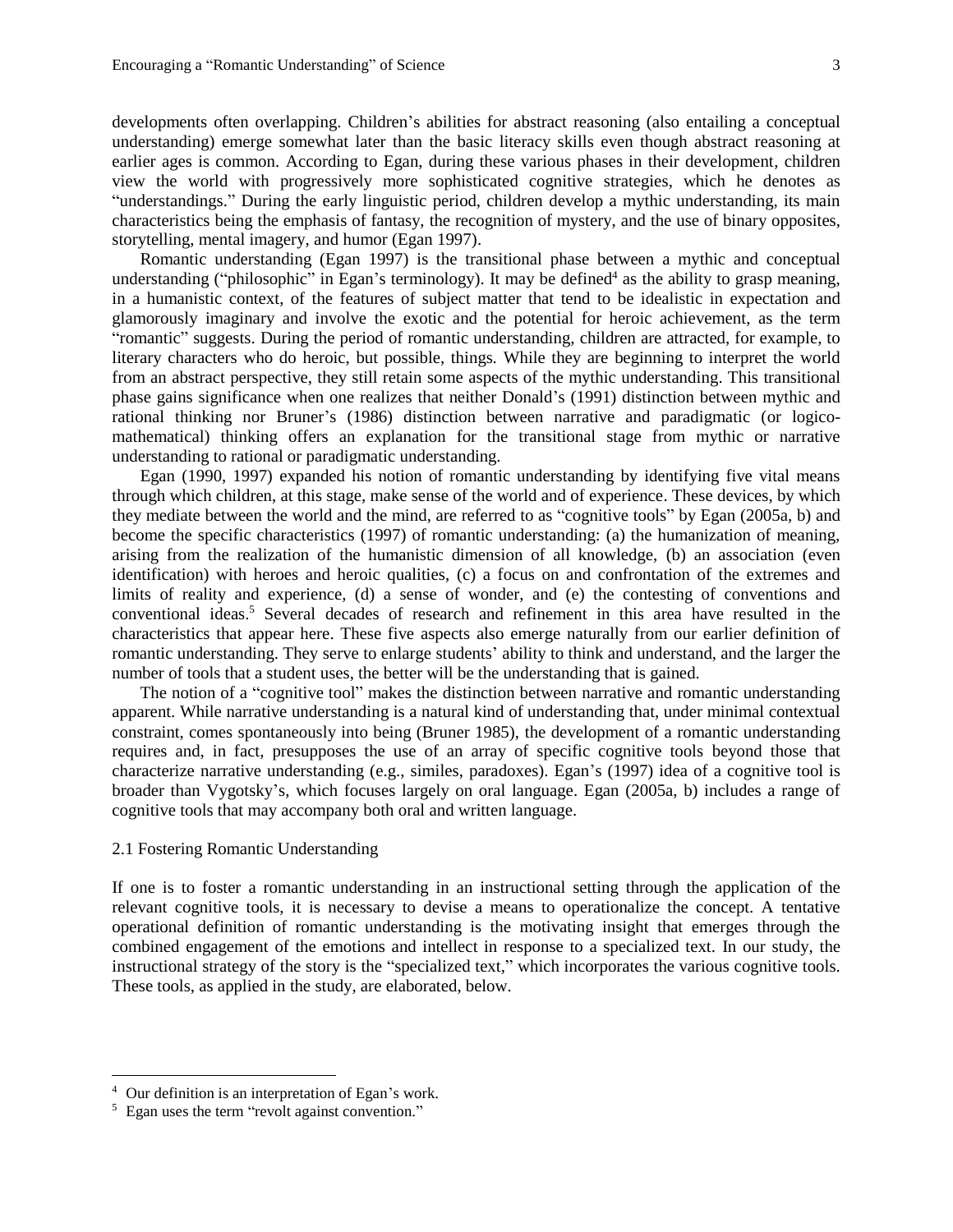### *2.1.1 Humanization of meaning*

The humanization of meaning is an all-important tool for enabling students to see knowledge through human emotions. Through the use of this tool, students grasp the deeper human meaning of what they are supposed to learn. To put this tool to use, students need to become aware of the human context of the knowledge and content to be learned. Egan (1997) contends that since all knowledge is, actually, human knowledge, it cannot be separated from the hopes, fears, ambitions, and struggles of those who created it; in other words, "[t]o bring knowledge to life in students' minds, we must introduce it to students in the context of the human hopes, fears and passions in which it finds its fullest meaning" (Egan, 2005b, p. xii). Humanization of meaning is facilitated, in part, through the use of the other cognitive tools; for example, a student, in associating with Galileo's heroic quality (i.e., the pursuit of scientific truth despite the possibility of his being sentenced to death), inevitably becomes aware of the human context of scientific knowledge. So, although humanization of meaning is a distinctive tool, other tools may well facilitate its development so long as those tools help to generate an awareness of the human context in which knowledge was developed.

# *2.1.2 Associating with heroic elements and qualities*

Using the learning tool of associating with heroic qualities exemplified by heroes allows students to gain confidence in dealing with harsh reality and to realize that they, too, can face and deal with the real world. When children move from orality to literacy, hence from a magical to a more realistic world view (Egan 1997), they feel threatened—especially teenagers, who are preoccupied with issues such as success in school and in life, getting along with others, and being liked by the their peers and individuals of the opposite sex. The resulting sense of insecurity, according to Egan (1997), can be counteracted by transcending reality, that is, by associating or identifying with important human qualities or values exemplified by notable individuals. Young people gain confidence that they, themselves, can possess heroic qualities and, as a result, tend to associate with success-producing traits.

Egan (1997) identifies heroic qualities such as tenacity, boldness, and courage, as well as others that are often associated characteristics, such as extraordinary creativity and ingenuity. The courageous act, indeed, is often a defense of a highly creative idea that has challenged a mainstream belief and has suffered aggressive rejection. Because all these admirable human—or even seemingly superhuman qualities are embodied by certain people, like rock stars, sports heroes, or even scientists, (any of whom may not be deemed heroes in the strict sense of the word), students naturally tend to identify with them as models of success and triumph, and even though the students may not expect to achieve the same status as their heroes, they, nevertheless, tend to emulate them. A youngster might associate more easily with creativity than with courage when the latter quality may have put the life of the hero at risk (as, for example, Galileo); however, even in the case where the heroic quality is genuinely transcendental, inspiration may be derived from that quality.

### *2.1.3 The extremes of reality and human experience*

Extremes of reality and human experience is a vital cognitive tool of romantic understanding that enables students to gain security and confidence in dealing with reality by establishing the limits of the environment and its most outstanding features. Their preoccupation with extremes and limits, such as are recorded and described, for example, in *The Guinness Book of Records*, explains young people's attempt to understand proper scale and norms and, thereby, what is possible or impossible for them to achieve. As Egan (1997) points out, if reality were infinite, then it would be a challenge to find security and create meaning. Establishing the limits of any new environment creates a sense of security in that situation and enables meaning to be formed.

Focusing on extremes and limits is crucial for imaginative engagement and makes us reconsider the idea that teaching should always start from what is already known and familiar (Egan 1997; see also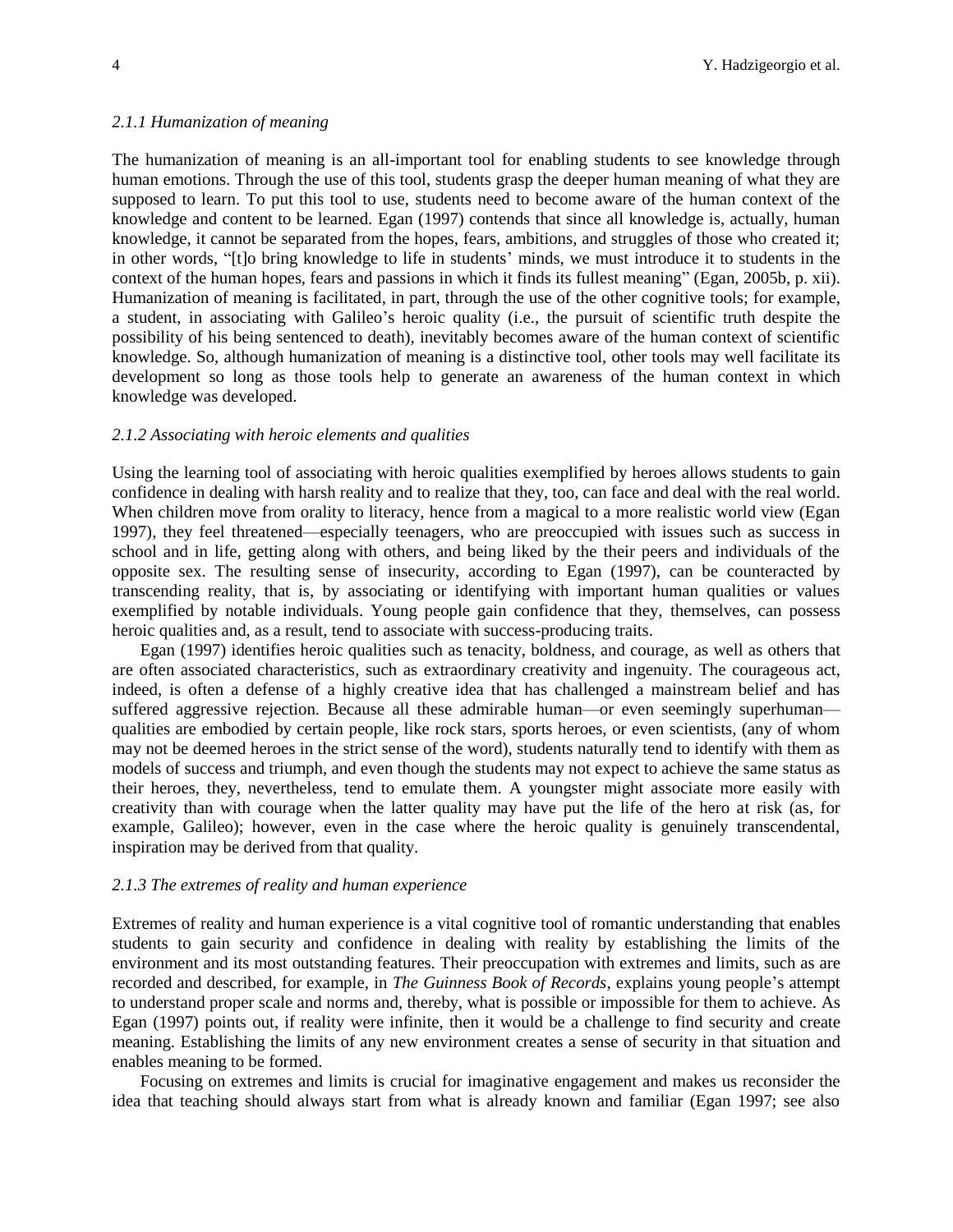Hadzigeorgiou 1999). Most youngsters at about the age of 10, even younger sometimes, are more interested in the unfamiliar, the distant, and the exotic. This idea was already pointed out clearly by Dewey (1998, pp. 288–289) in his book *How We Think,* which makes one question the current, prevalent teaching practice of starting the teaching-learning process with what is already familiar.

### *2.1.4 A sense of wonder*

A sense of wonder is conceived as astonishment mingled with bewildered curiosity, admiration, and the awareness that one's knowledge is incomplete or erroneous or that some extraordinary phenomenon exists. Wonder is an essential cognitive tool since it encourages involvement with the object of study (Hadzigeorgiou 2005b) and discourages what Dewey (1960) called "the spectator theory of knowledge," a view that is still prevalent in constructivist teaching models (Dahlin 2001). Given that wonder has both an emotional and a cognitive dimension, its use as a learning tool is essential (Hadzigeorgiou 2008, 2011). Even in systematic theoretical inquiries, it is difficult to imagine that the activity could have begun without initial wonder (Egan 1997).

### *2.1.5 Contesting of conventional ideas and all kinds of conventions*

As students enter adolescence, they tend to challenge the status quo more and more. While they begin to explore roles they will take in the adult world, they simultaneously resist those roles and seek greater freedom and independence from the rules and conventions that shape their everyday life. In the context of science teaching and learning, students question the required learning, prescribed by someone whose authority they also question, even questioning the current state of science. Contesting of conventions manifests itself in many other ways, such as wearing unusual hairstyles and disobeying rules. This characteristic, which may appear as negative on the surface, can become a cognitive tool that complements other tools (Egan 2005a) when students learn that knowledge is the result of a human struggle against a conventional idea. Science, especially, offers many opportunities for students to become aware of the barriers of convention that creators of new knowledge encountered.

### 2.2 Teaching for Romantic Understanding and its Evaluation

It is evident that in order for students to develop romantic understanding it is essential to utilize a teaching framework based on the use of its characteristic tools. Merely having such a teaching framework cannot, however, guarantee the development of romantic understanding in the learner. It is reasonable to expect that romantic teaching will likely result in the students' romantic engagement with content knowledge; yet, the result could still be a conventional understanding of the content. The presence of a romantic understanding of content knowledge, therefore, requires evidence of the presence of the specific, distinguishable features of romantic understanding. The most direct way for the teacher or researcher to evaluate such understandings is to analyze the content of students' journals for the presence of relevant romantic features. The incidence of romantic features that are intertwined with the content knowledge would comprise good evidence of a romantic understanding.

### 2.3 Romantic Understanding in Science Education

The question of how romantic understanding can be developed in the context of science education may be addressed from both a general and an explicit theoretical perspective. In general terms, it is relevant to consider Bruner's (1985, 1986, 1990) two modes of thinking—the narrative and paradigmatic (or logicomathematical)—which

are two irreducible modes of cognitive functioning—or more simply, two modes of thought—each meriting the status of a "natural kind." Each provides a way of ordering experience, of constructing reality and the two (though amenable to complementary use) are irreducible to one another. (1985, p. 97)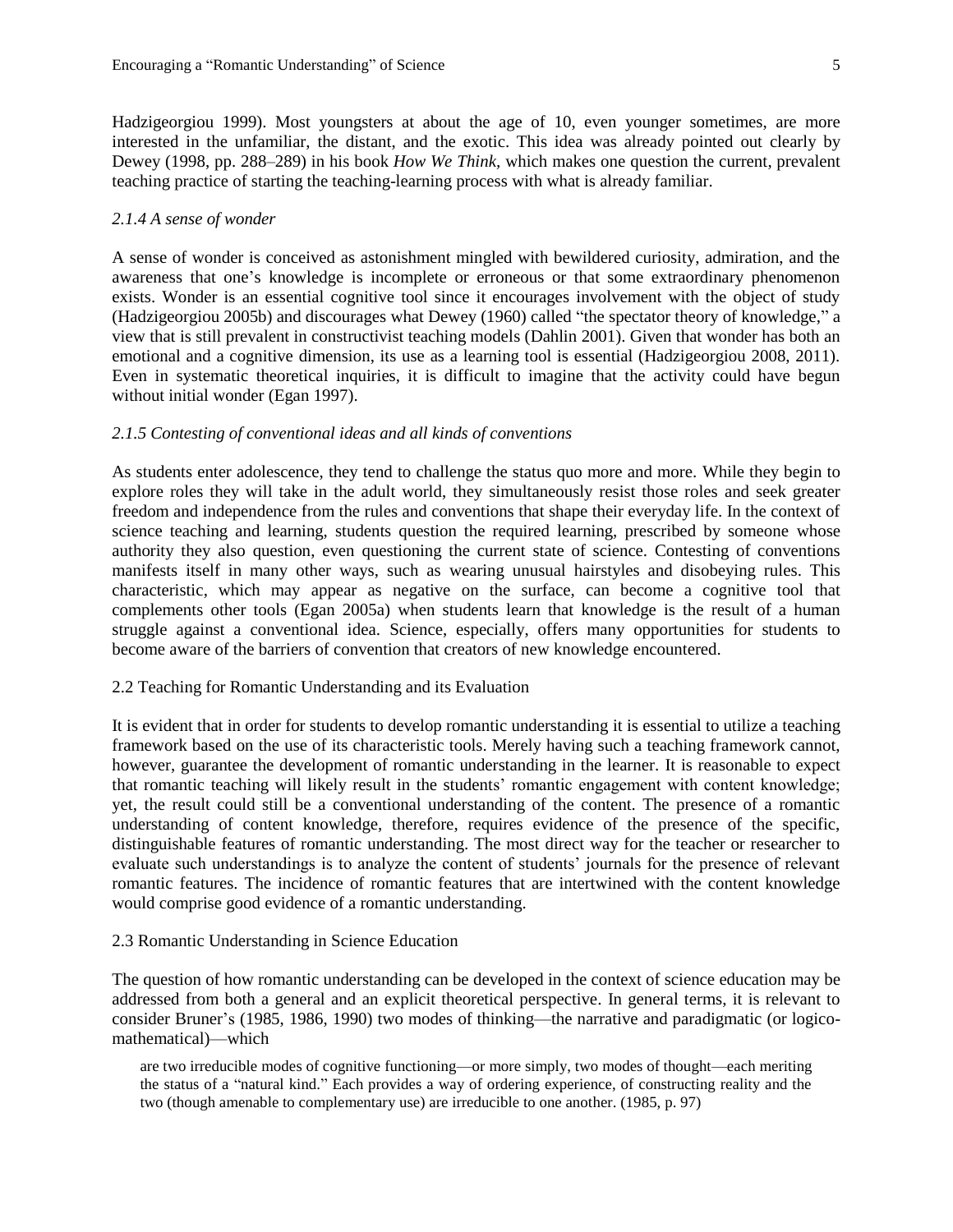By "natural kind" Bruner (1985) means that each mode of thought, under minimal contextual constraint, emerges spontaneously. The paradigmatic mode is concerned with the formation of hypotheses, the development of arguments, and rational thinking, generally. The narrative mode, on the other hand, is concerned with "verisimilitude" or life-likeness and the creation of meaning. It seeks explications that are context-sensitive and particular (not context-free and universal). The narrative mode is entirely divergent and employs literary devices, such as stories and metaphors, in order to evoke meaning.

The narrative mode of thinking is important to science, as many scientific and mathematical hypotheses begin as stories and metaphors (Bruner 1986), and today's science is built upon the scientific theories of yesterday which were, in many cases, built upon "prescientific myths" (Popper 1972, p. 346). Scientific maturity presupposes a process of conversion into verifiability—the essence of the paradigmatic or logico-mathematical mode. Although the narrative mode of thinking could be used to construct unreal or even impossible worlds, Bruner (1985) points out that "the narrative mode is not as unconstrainedly imaginative as it might seem to the romantic" (p. 100). In science, especially, we cannot construct an arbitrary world or all kinds of impossible worlds because the paradigmatic mode of thinking, a complementary kind of thinking, tests theories through the use of evidence, arguments, and so on. According to Egan, "rationality and reality are closely intertwined in our mental lexicon" (Egan 1988, p. 11).

In specific terms, the concept of romantic understanding, itself, provides the theoretical basis on which the concept can be developed in the science-education context. Based on Egan's (1990, 1997) general conception, a romantic understanding of science can be described as a narrative kind of understanding that enables students to become aware of the human context of the science content to be learned by associating such content with the attributes of romantic understanding, as delineated. Although different from conceptual understanding, romantic understanding, nevertheless, relates to the science content, which often contains extremes, evokes a sense of wonder, and provides opportunities for associating the concepts with heroic qualities. It can also be associated with the contesting of conventions if such content involves scientists who struggled against conventional and prevailing ideas and beliefs (Hadzigeorgiou 2005a). The significance of romantic understanding in science education lies in its potential, on the one hand, to inspire students, and, on the other, to help them become aware of the emotional import of scientific ideas (Hadzigeorgiou 2005a, b).

### *2.3.1 The humanization of meaning*

That all scientific knowledge is the result of human endeavor and that human emotions are inextricably linked to the creation of such knowledge are two key facts that emerge out of the history of science. Real events from scientists' life and work abound and readily provide a context that helps humanize meaning in science content.

### *2.3.2 Heroic qualities*

Heroic qualities, manifested in admirable character traits and abilities, permeate life and literature. As has already been elaborated above, students tend to identify with heroes on the basis of their praiseworthy qualities (e.g., Galileo's persistent belief in a moving Earth, despite his fear of reprisal, even death; Tesla's uncommon ingenuity in designing alternating current motors). They identify with them not in order to establish similarities between themselves and the heroes or even to aspire to achieve the same laudable status, but to form the conviction that they, too, can develop some of the same venerable human qualities. Listening to stories and seeing scientific achievements in those stories as heroic does not result in students despairing and thinking themselves incapable of doing science; rather, such activity enables them to share in the heroism by conceiving of it as a human possibility. For the same reason, some young teenagers who are inspired by sports and rock-music icons later pursue careers in soccer, hockey, or baseball and singing or playing an instrument. The Appendix provides evidence of students' admiration and in some cases, emulation of Tesla's heroic characteristics in response to hearing the Tesla story.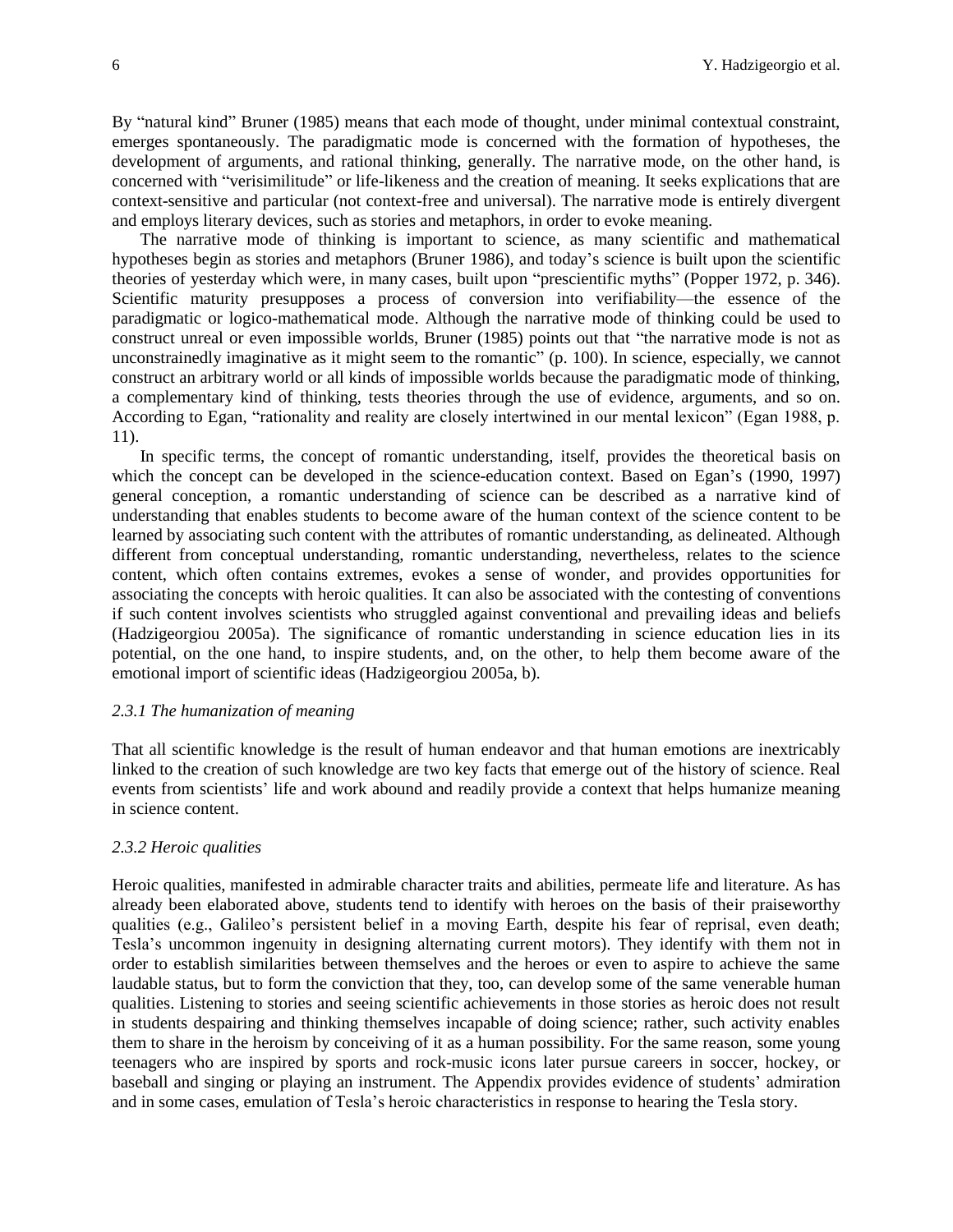

**Figure 1:** A framework for the development of romantic understanding

#### *2.3.3 The extremes of physical reality*

Regarding the extremes of physical reality, the fastest and slowest particle, the lowest temperature, the smallest electric charge, the brightest object, and the smallest amount of energy are some examples of extremes that can be associated with science content. Science content can also be associated with the extremes of human experience: the fastest person on earth, the longest long jump, the deepest dive, the longest flight, the fastest athlete, and so forth.

### *2.3.4 The wonder of science*

The content of science is replete with phenomena and ideas that have the potential to foster a sense of wonder, from Newton's law of action and reaction and the free fall of objects to the nature of electricity and matter and light. Wonder can be evoked in a variety of ways, the most prevalent being through verbal expression (e.g., light is invisible) or through a demonstration experiment (e.g., a tiny magnet can hold a paperclip, despite the fact the whole planet is acting downward on it). A sense of wonder, materialized through paradoxes, mysterious phenomena, and astonishing ideas that make students aware of their incomplete or mistaken knowledge, can help them see everything in a new light and emotionally charge the pieces of information to be learned.

### *2.3.5 Contesting of conventional ideas*

Science content can be connected to the contesting of conventions if such content is associated with scientists who struggled against prevailing ideas and beliefs, as many did. Scientists such as Galileo, Boyle, Volta, Tesla, Einstein, and Marconi had to struggle against firmly established beliefs about motion, electricity, the existence of vacuum, the nature of gravity, the transmission of electric power, and electromagnetic waves.

### 2.4 A Framework for the Development of Romantic Understanding

In order to facilitate the development of romantic understanding, it is necessary for science teachers to identify heroic qualities that relate to the specific science content to be taught and to organize this content within a narrative structure. The heroic qualities, in particular, can capture the main narrative thread and, thereby, help maintain students' attention from the beginning to the end of the lesson. The narrative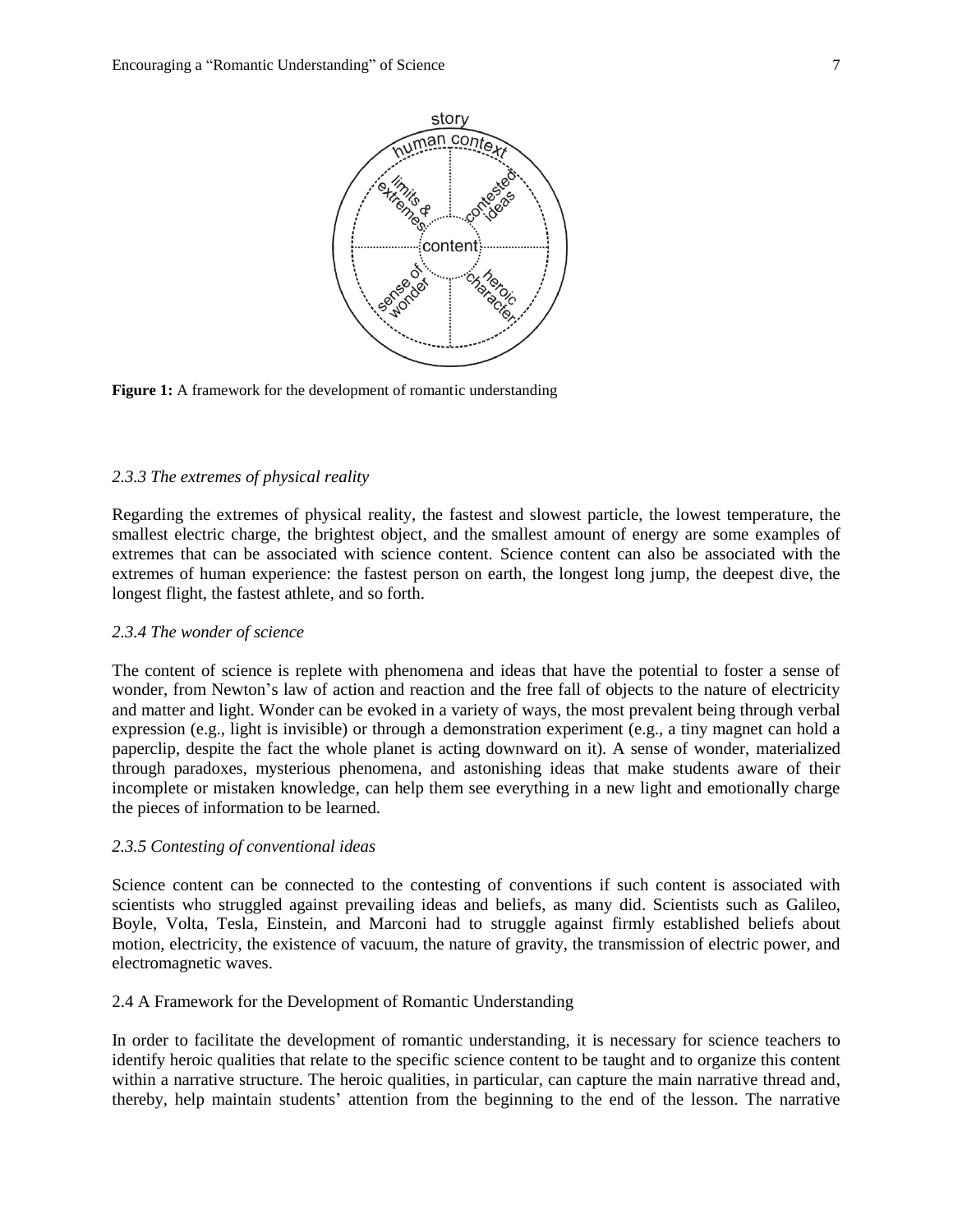should be crafted in such a way that the aspects of romantic understanding are inherent in the story: (a) the human context is used, (b) a sense of wonder is evoked, (c) some limits of reality and extremes of human experience are exposed, (d) heroic character traits are applauded, and (e) conventions and prevailing ideas are contested (see Fig. 1). The human context can be derived from the history of science, which will ensure that historic events and ideas are woven into the work, creating a story that meets the specified criteria. This context will facilitate the humanization of meaning, which is the central focus of romantic understanding.

The motivation for using storytelling in science teaching, by itself, does not guarantee that the guidelines for constructing teaching frameworks are appropriate or clear. Klassen (2009) maintains that creating good stories is a challenging task, especially so for science educators without a background in the humanities. The criteria for selecting or creating a story that fosters the development of romantic understanding should, however, not be identified solely with the elements of an engaging story (see De Young and Monroe 1996) or with the criteria of a "good story" (Klassen 2009; Kubli 2001). A story that fosters romantic understanding should be structured in such a way that, in addition to the elements of a "good story" (i.e., coherence, problematization, mystery, characterization, problem resolution, challenging previous knowledge, raising questions), the distinct characteristics of romantic understanding are taken into account.

### 2.5 The Nature of Science and Romantic Understanding

The development of romantic understanding can also facilitate learning about the nature of science (NOS) in that science tends to be partially subjective, is socially and culturally embedded, and involves human imagination and creativity (Lederman and Lederman 2004, p. 37). All of the characteristics of romantic understanding can promote the notion of science as a process that is an essentially human endeavor. It promotes the view that science has a personal dimension, for scientists have to confront and contest mainstream, traditional ideas in order for scientific progress to take place. In this respect, the contribution of romantic understanding is catalytic since there is strong evidence that science is not only a social activity—"constitutively social" as Woolgar, (1993 p. 13) put it—but also involves the aesthetic, often realized in experiencing awe and wonder (Tauber 1996; Root-Bernstein 2002). The vital qualities of science are often contained in its uncommon features, marked by individual variation amount scientists and their ideas (Wong 2002). In general, the idea of science as a personal endeavor—which includes the emotions, fears, hopes and ambitions, as well as the difficulties, problems, and struggles of scientists can be advanced by encouraging a romantic understanding of science.

### **3 Romantic Elements of the Tesla Story**

The story of Nikola Tesla is well known. His life and extraordinariness are unveiled in several books (e.g., Cheney 1981; Jonnes 2003; Lomas 2000), useful sources for those who associate Tesla's name merely with the magnetic induction unit. The idea of utilizing alternating current originated with Nicola Tesla, and his ultimate success came only after a long controversy and nasty battle. The battle, known as the "war of the currents," was finally won by Tesla in 1895 when, for the first time, he successfully transmitted power from Niagara Falls, New York to Buffalo, 21 miles away. It was an unthinkable feat in the world of direct current, one in which the Thomas Edison Company already had huge investments and enjoyed patent royalties.<sup>6</sup>

Greene (1978) has argued that, from time to time, it is necessary to respond to "shocks of awareness" (p. 185), and, when used for instructional purposes, the Tesla story can, indeed, give such a "shock of awareness" to many students and teachers. Moreover, it, like other stories, can help humanize science teaching and learning (see Hadzigeorgiou 2006) by revealing the human context from which scientific

 $\overline{a}$ 

<sup>6</sup> See Cheney 1981; Jonnes 2003; O'Neil 1992; Seifer 1998.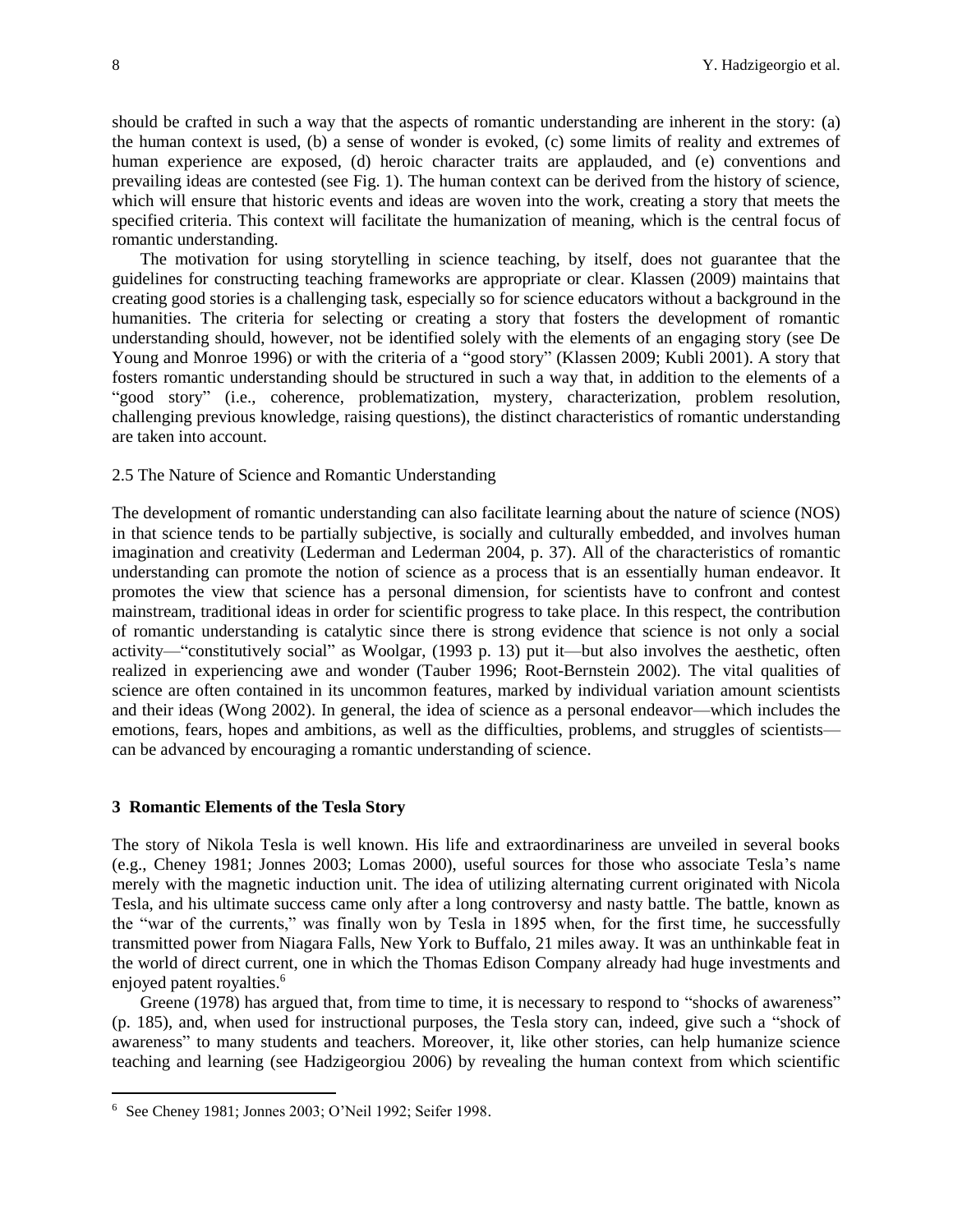ideas emerge, particularly the role that controversy and persistence play in shaping and promoting such ideas. Pedagogically, Tesla's life and work not only provide a romantic framework for the teaching and learning of alternating current but also encourage a "romantic understanding" of science. His life story, in and of itself, holds all the elements that are central to the development of a romantic understanding, as can be illustrated with a description of its primary elements—heroic qualities, extremes and limits of reality and human experience, current ideas contested, and a sense of wonder—according to the literature concerning Tesla's life and work. 7

The Tesla story, bearing all of the romantic elements, can be used to encourage a romantic understanding of current electricity and, specifically, of alternating current. The effect and the actual benefits of using the Tesla story are presented in Section 4 of the paper, which reports on the results of an empirical study with Grade 9 students.

### 3.1 Humanization of meaning

Based upon real events concerning his life and work, the story of Nicola Tesla makes it quite apparent that scientific knowledge (i.e., about alternating current electricity) was the product of a human pursuit motivated by personal ambitions, humanistic ideals, and a sense of social responsibility, as well as frustrations with the establishment, especially the perceived greed of rivals. The final victory of the idea of alternating current over that of direct current (the accepted technology of his time), is directly linked to Tesla's character, his ambitions, and his humanitarian goal of providing free electricity to all people on the planet.

### 3.2 Heroic Qualities

 $\overline{a}$ 

According to the September 1997 special issue of *Life Magazine*, Tesla is among the 100 most famous people of the millennium who have helped to change the course of human history. In reading Tesla's biography, one cannot help but admire and, in fact, be astonished at his qualities, talents, and mental powers, exemplifying four distinct heroic qualities—ingenuity, imaginative vision, will-power, and acute visualization capability.

Tesla's innovation began with the realization that direct current was inefficient for transmitting electrical power over long distances. Although there was theoretical talk about alternating current, no one had been able to determine how to make it work. Tesla's heroic feat in transmitting electricity from Niagara Falls to Buffalo City, using alternating current, resulted in him being the first to send electricity to people's homes. This achievement was widely covered in the press, and Tesla, at 39 years of age, was praised as a hero around the world.

While some consider Tesla's alternating current induction motor as one of the ten greatest discoveries of all time (Tesla Society 2011), his genius was also demonstrated in the invention of the Tesla coil, which is widely used, even today, in radios and television sets and in other electronic equipment and wireless communication.

A scientist of vision, Tesla conceived of the virtually instantaneous transmission of wireless energy energy that was free, convenient, and hazard-free—to all the corners of the planet. Knowing that the wireless transmission of power over long distances would result in significant losses of electrical power, Tesla conceived of the idea of transmitting electrical energy through the ground, instead of through the air. By experimenting, Tesla found that the ground, if it were charged highly enough, could become a conductor of electricity, potentially allowing the entire planet to be transformed into a transmitter of electrical energy. This type of extraordinary ingenuity was realized in his registration of over 700 patents, worldwide, and his contribution to the invention of radio technology was duly recognized by the United

<sup>&</sup>lt;sup>7</sup> See Cheney, 1981; Cheney and Uth, 1999; Johnston, 1983; Jonnes, 2003; Lomas, 2000; O'Neil, 1992; Seifer, 1998; Tesla, 1982).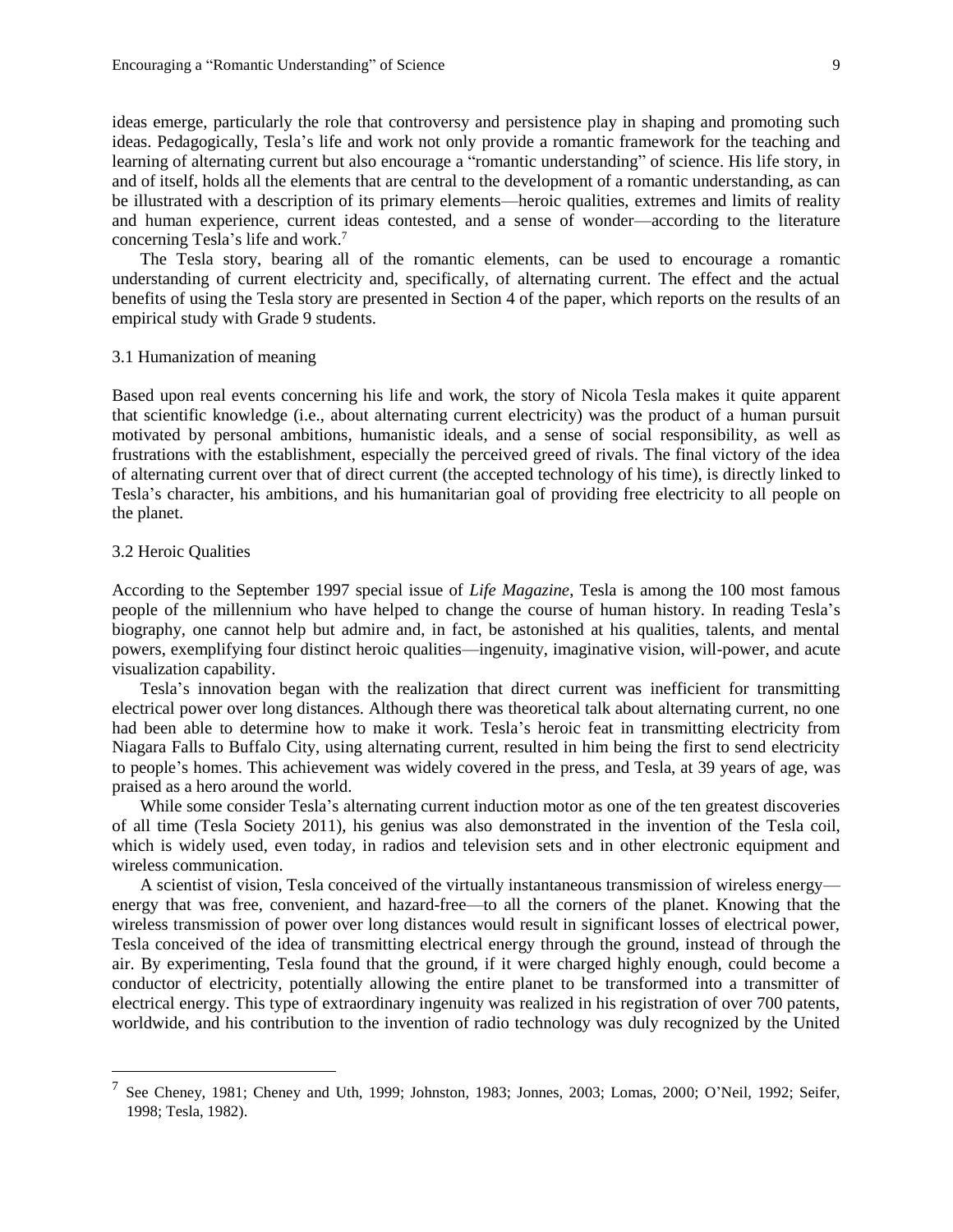States Supreme Court in 1943, the year of Tesla's death, rendering Marconi's most important patent invalid.

Vision, to be translated into action, must be accompanied with perseverance and will-power. For six decades, from when he arrived in the United States in 1884 until his death, Tesla unrelentingly pursued his adolescent dream of wireless electrical power transmission through alternating current, despite discouraging hindrances and undesirable circumstances. Not only was he forced to dig ditches for two years, after Edison failed to keep his word to pay Tesla the promised \$50,000 for his work on improving DC motors, but Edison also waged a war against Tesla's idea of alternating current. Even the complete loss of his New York laboratory in a mysterious fire, in 1895, did not cause Tesla to give up his dream.

Alongside his personal character traits, his conceptual ability—the ability to visualize diagrams, working out the details in his mind—also played a role in Tesla's ultimate success, as demonstrated in his solving the inherent problem in direct-current motors. In this instance, he visualized two coils positioned at right angles, supplied with alternating current 90 degrees out of phase, causing a rotating magnetic field and thereby inducing the AC motor. His conception of all forms of energy being cyclical in nature led him to defend alternating current.

### 3.3 Extremes of Reality and Experience

Extremes in the physical world, whether personal or material, have romantic appeal. Tesla manifested several such qualities: acute visual and auditory sensitivity, the ability to work unceasingly without sleep for up to three days and nights, and a remarkable memory, that made it possible for him to recall all of the details of the laboratory contents and records after the fateful fire that followed right after his success at Niagara Falls. In one sense, even physically enduring two years of ditch-digging and the associated psychological suffering—the humiliating lot of the immigrant—can be considered an extreme experience.

On another level, an extreme of reality may consist of setting a record or achieving the unusual. One of Tesla's most impressive records is the generation of a 130-footlong lightning strike. In generating electricity, being able to pump millions of volts into the earth's surface may be regarded as an extreme achievement.

### 3.4 A Sense of Wonder

Undeniably, even today Tesla's experiments and accomplishments evoke a sense of wonder as they did in his day, astonishing the world with the demonstrated marvels of alternating-current electricity at the World Exposition in Chicago in 1893, in one illustration sending sparks into the audience, harmlessly. It was only two years later that he transmitted electrical power from Niagara Falls to Buffalo City, turning a dream into reality. In 1899, he demonstrated another amazing experiment in wireless electrical energy transmission in Colorado Springs by lighting planted, unwired light bulbs at the touch of his hand. By pumping electricity into the earth's surface (about 100 million Volts), he was able to light 200 lamps from a distance of 25 miles without the use of any wires. It is also astounding that he—one of the greatest geniuses of his time—at age 87 years, died destitute and in obscurity, in a New York city hotel room that he shared with a flock of pigeons.

Finally, the Tesla story is, in and of itself, a story of wonder: his very nature, his immense accomplishments, his impact on the world. Books written about Tesla, such as *Tesla: Man Out of Time*  (Cheney 1981) and *The Man Who Invented the Twentieth Century: Nikola Tesla, Forgotten Genius of Electricity* (Lomas 2000), bear witness to his remarkable heroic qualities and character.

#### 3.5 Contesting of Traditional Ideas

Tesla, like other scientists of the past, had to struggle against tradition. Already as a student, he frequently enraged his professors by questioning the technological status quo. As he began his scientific experiments, he rejected the idea of direct current as the sole means of delivering electrical energy. Later,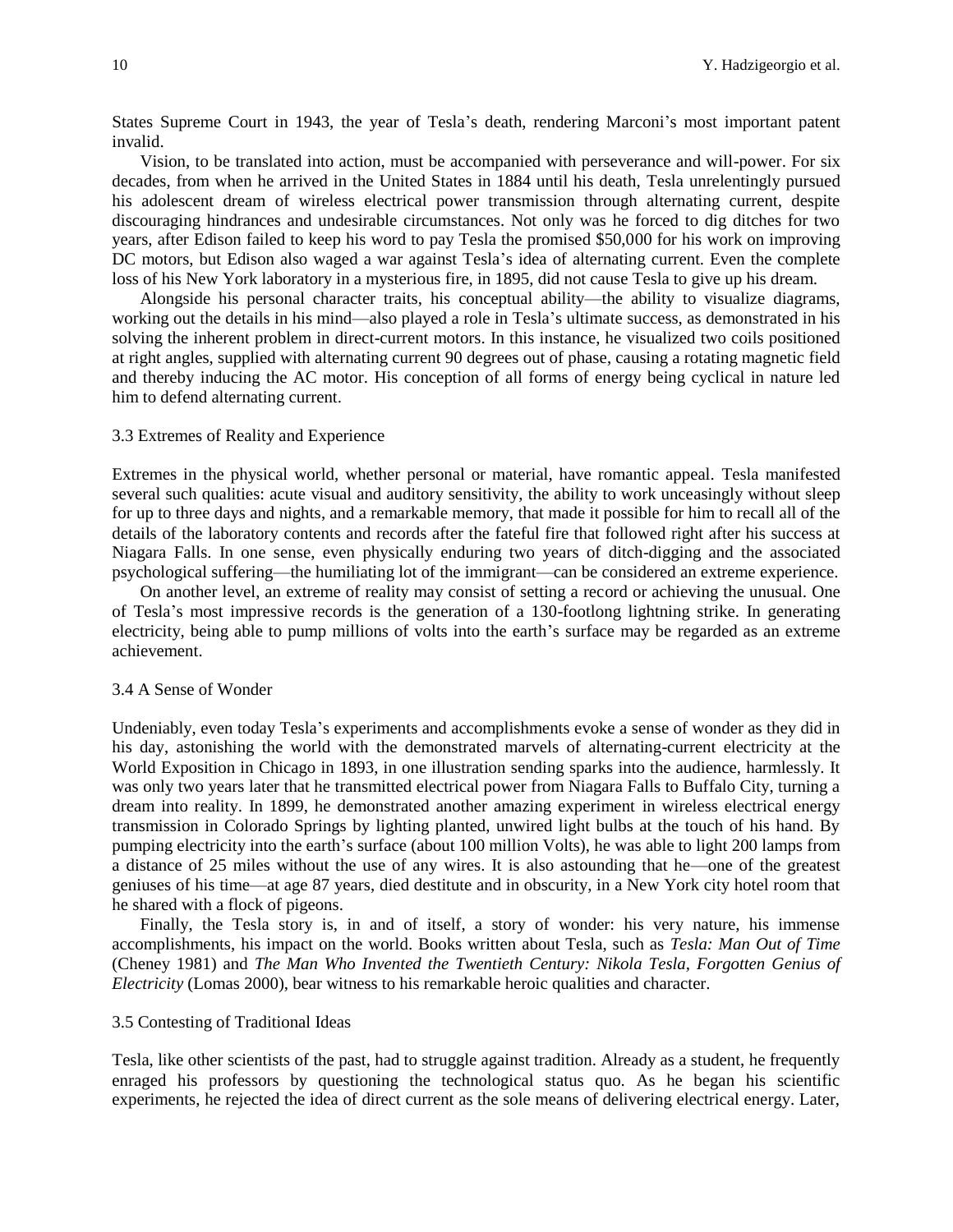in the United States, after he had left the Edison Company, he, literally, rebelled against Thomas Edison, himself, who had set out on a name-smearing campaign against Tesla. Using alternating current, Edison conducted demonstrations of electrocuting animals in an attempt to show how unsafe that type of current was. Despite direct current then being the accepted technology, one in which the Edison Company had a huge investment, Tesla contested the prevailing practice and dismissed partisan considerations in struggling to establish his idea of alternating current and its benefits to society.

### **4 The Empirical Study**

Bringing the Tesla story into the classroom in order to teach the concept of alternating current electricity cannot, by itself, guarantee either the improvement of conceptual understanding or the development of romantic understanding. An empirical study is required to evaluate the efficacy of the approach. What follows is a description of the study that was undertaken—its purpose, design, participants, and results.

# 4.1 Purpose

The purpose of this study was to investigate the effect of the Tesla story on students' understanding of the concept of alternating current. Three research questions were asked: (a) Does teaching through the Tesla story, that is, a story with all the characteristics of romantic understanding, encourage more engagement with science, in comparison with direct instruction? (b) Is teaching through the Tesla story more effective in helping students learn specific science content, in comparison with direct instruction? (c) Do students who are taught through the Tesla story develop a romantic understanding of the science content?

### 4.2 Research Design

 $\overline{a}$ 

A quasi-experimental research study was designed and conducted to answer the research questions. <sup>8</sup> The preference of this type of design over a genuinely experimental one is justified on the grounds that randomly assigning students to groups was impractical and undesirable. Random assignment to two different groups would have been difficult because of limited facilities and available time. Certainly, with random assignment, the possibility of student interaction during the study would be reduced and the average characteristics of the groups would tend to be more homogeneous. The first of these potential concerns was ameliorated by having the students of the first ten schools located in one area of the city form the experimental group and having the students from the other nine schools located in another area of the city form the control group. It was reasoned that through geographical isolation possible interactions of the control group with the experimental group would be removed as a factor, this being a greater concern than the interactions of students within the same classroom, which might, in fact, be desirable. Because of the uniform demographic characteristics of the available subjects, the lack of homogeneity was not an issue, as will be seen in the next section.

Even though it would be possible to assess the development of romantic understanding using a onegroup design, it was considered essential to use two groups in order to detect any differences in the learning of science content knowledge between the groups exposed to two different teaching methods: one using the Tesla story (the experimental group) and the other using the Mastery Teaching Model<sup>9</sup> (the control group), which, in the experience of the researchers, is a well-trusted, direct-instruction method.

Some science content knowledge, such as alternating current (i.e., its production and transmission), cannot be taught and learned easily; therefore, teacher-centered instruction was used with both groups. It was reasoned that direct instruction (the control-group teaching method) bore more similarities to instruction through storytelling (the experimental method) than, for example, to inquiry (or hands-on)

<sup>8</sup> See Cohen et al. 2000; Drew et al. 2008; McMillan 2004.

<sup>&</sup>lt;sup>9</sup> More information on the Mastery Teaching Model is provided in Section 4.4.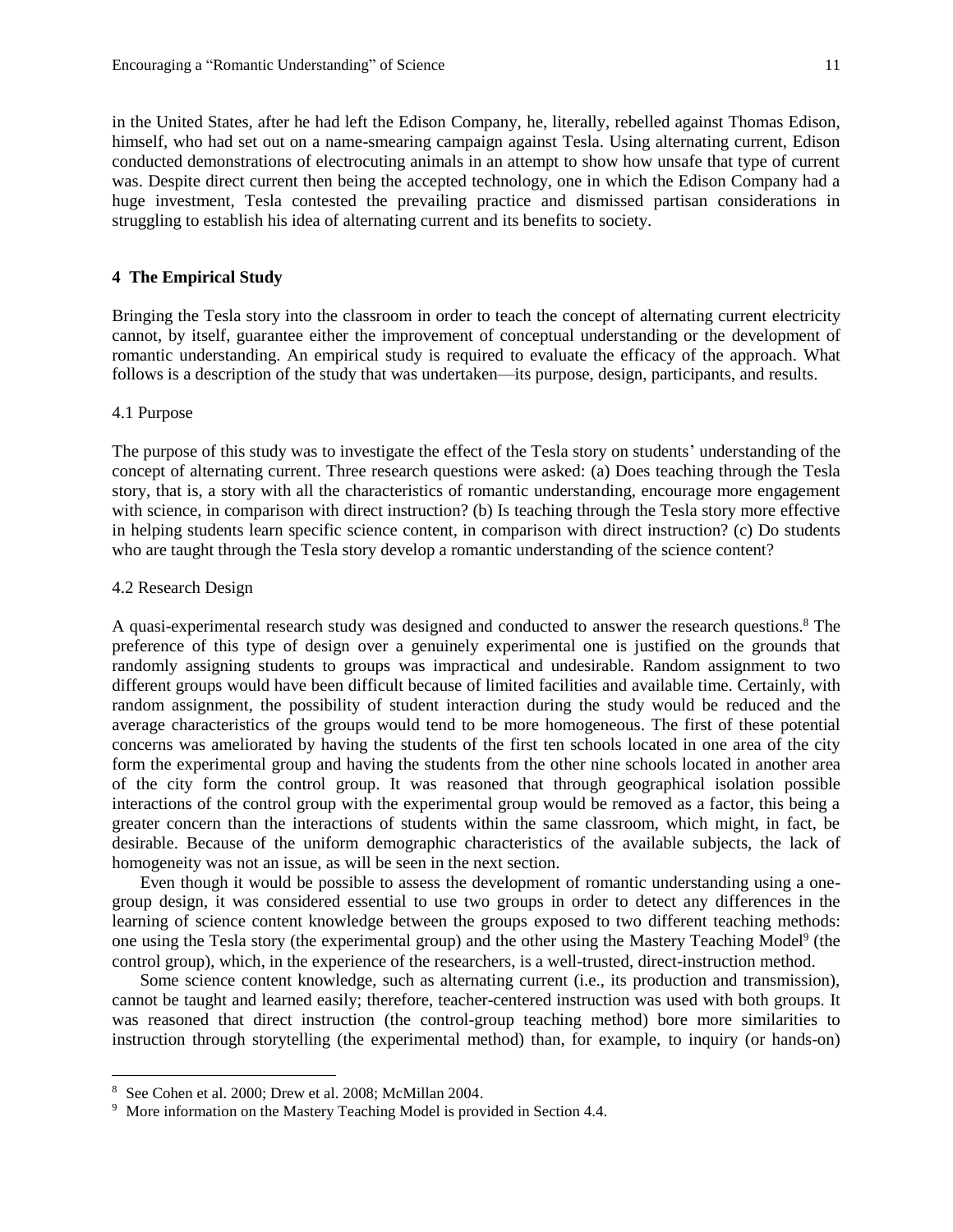instruction, in that these both involved the explicit presentation of a form of knowledge (through exposition or explication and narration, respectively) and both are purportedly effective in helping students learn specific content knowledge (Orlich et al. 2001; Stefanich and Hadzigeorgiou 2001).

# 4.3 Study Participants and Selection of Data

The participants<sup>10</sup> in the study were 197 Grade 9 students from 19 private preparatory schools in the wider metropolitan area of a southeastern European city. The age of the students was between 14 and 16 years, with an average of 15.25 years. The schools that participated offered the same courses as regular public schools. Their main objective was to prepare students for the public-school system, and, consequently, some courses were remedial. Similarly, the main expectation of the students was a good preparation for the public-school system and improved grades. All participants, according to their academic record, were average or below-average students. They all came from middle- and upper-middle class families and, with the exception of two students, they were all of the same nationality. With some confidence, it can be said that there was no significant variation in their socio-cultural background.

The criterion of the students' selection was only that the science teacher and at least half of the class were willing to participate in the project, thereby ensuring that a large enough sample would be represented at each school. Naturally, the teachers in most of the schools wanted as many students as possible to benefit from the intervention.

The first step in the selection process was giving all students the choice of participating in the study, which, they were informed, would involve an additional one-hour class every Saturday morning for the following two-and-one-half months. They were also told that this class was not a part of their regular coursework. The self-selected students of the first 10 schools formed the first treatment—or experimental—group, and the self-selected students of the remaining nine schools formed the second treatment—or control—group.

The rationale for using Grade 9 students, despite the concept of alternating current normally not being taught at that level, was that students at this age were expected to understand the world romantically. Their possible lack of knowledge of the prerequisite fundamental concepts of current electricity (the concepts of electric current, voltage, resistance, Ohm's law, Joule's law, electrical energy, and power) was addressed by having the teachers teach these fundamental concepts during the first four weeks of the study and then test the students twice on this material, once in the fifth week and again in the sixth week in order to insure concept retention.

For pedagogical and ethical reasons, students in either group who did not perform acceptably on the tests were still allowed to participate in the entire intervention, insofar that they would do what the whole class did (i.e., listen to a story, write in journals, take a test); however, the researchers did not take into consideration the responses or test scores of these students for the purpose of data analysis. No student was told about the data-selection process or that their responses and scores would be excluded from the data analysis. Teachers surreptitiously identified the selected students and the respective data. Consequently, the utilized data were comprised of results from the 197 students who demonstrated acceptable knowledge of the fundamentals of direct current electricity.

# 4.4 Procedure

 $\overline{a}$ 

Before the study began, all of the participating teachers attended four one-hour meetings at one of two schools in order to learn about the teaching method that each would be using, either about the storytellingteaching or the mastery-teaching method. In the first school, the ten teachers were introduced to the concepts of teaching through storytelling and romantic understanding, based mainly on Egan's (1990, 1997, 2005a) work. These sessions emphasized that teaching science romantically is about presenting the

<sup>&</sup>lt;sup>10</sup> "Participants" are not all who were present in the teaching interventions but only those whose assessments were actually included in the data analysis, as elaborated, below.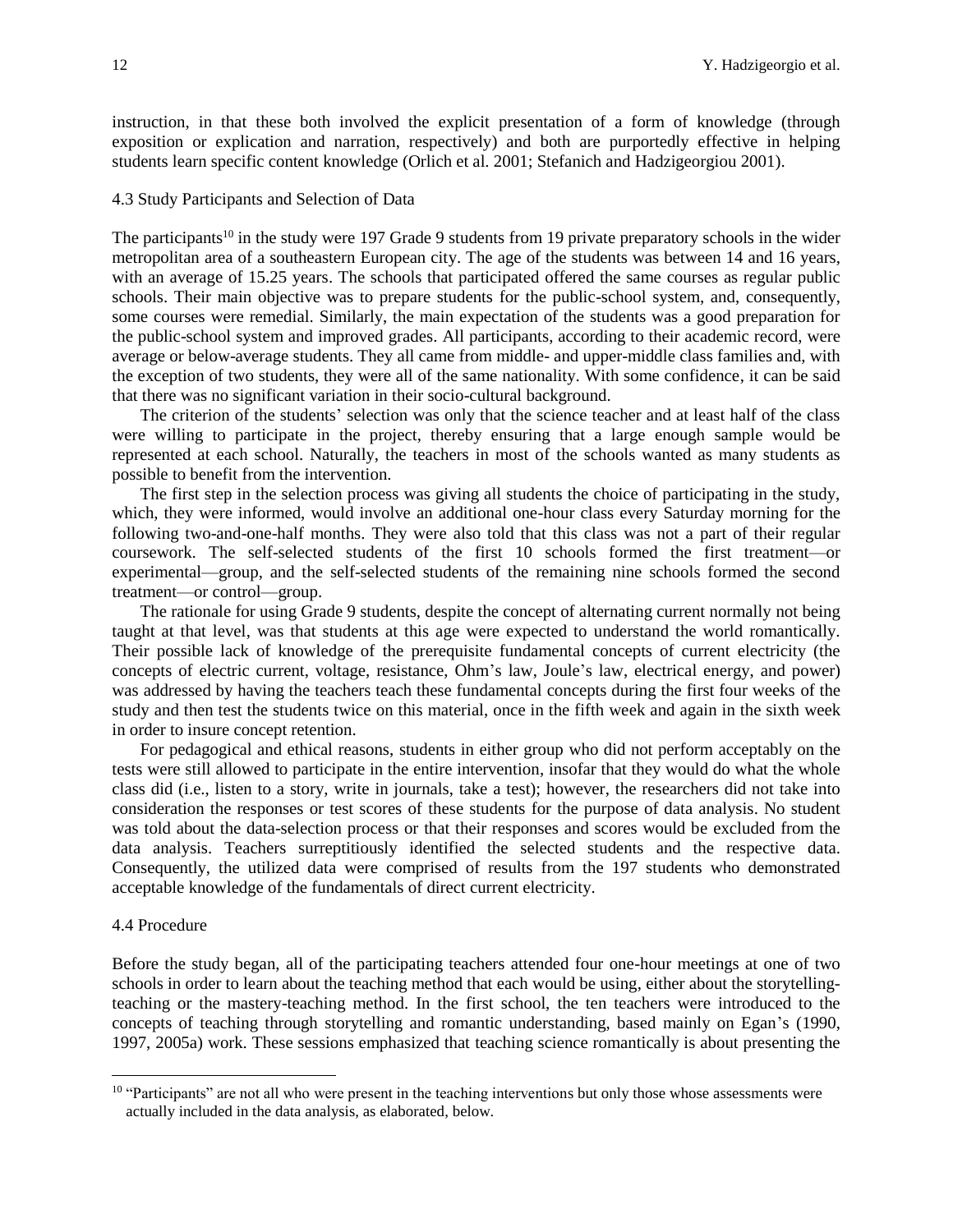| Week     | <b>Targeted Group</b> | Activity                                                                                                          |
|----------|-----------------------|-------------------------------------------------------------------------------------------------------------------|
| 1, 2, 34 | all students          | Teaching fundamentals of direct current electricity<br>(current, voltage, Ohm's law, Joule's law, electric power) |
| 5, 6     | all students          | Assessment of students' understanding of fundamentals                                                             |
| 7, 8, 9  | control group         | Teaching intervention: fundamental ideas about AC                                                                 |
| 7, 8, 9  | experimental group    | Teaching intervention: Tesla story                                                                                |
| 10, 18   | all students          | Assessment of students' understanding of AC                                                                       |

**Table 1** Time Frame and Research Activities for the Experimental and Control Groups

humanized, contextualized content so as to make students aware of it and, generally, employed the insights expressed in section 2 of this paper. In the second school, the remaining nine teachers were introduced to the Mastery Teaching Model (Stefanich and Hadzigeorgiou 2001). This model uses a sevenstep teaching sequence: (1) focus of interest, (2) statement of learning objective, (3) instructional input, (4) monitor and adjust, (5) guided practice, (6) independent practice, and (7) evaluation. The first two of the four meetings were devoted to the presentation of the two teaching methods by the researchers, while at the third and fourth meetings, teachers created implementation plans and materials for the designated methods. Particular attention was paid to how the mastery-teaching sequence would be implemented for the specific science content during the study in order to ensure a minimum variability in the teaching of the content by the different teachers. This was thought imperative, given that in the storytelling group the issue of variability would be minimized by providing teachers with the Tesla story script that they would tell their students.

The classroom study was conducted over a ten-week period, concluding with a content-knowledge post-test that was re-administered eight weeks later to check for long-term retention of knowledge. The fundamental prerequisite knowledge of DC electricity was taught to all students during the first four weeks with testing in the following two weeks (see Table 1). The following three weeks consisted of instruction by two different modes: direct instruction for the control group and indirect instruction with the use of the Tesla story for the experimental group. The time frame of the study with the corresponding activities, not including the initial meetings with the teachers involved, is shown in Table 1.

The specific science content to be taught through either method to both groups of students was as follows: (1) the concept of alternating-current, (2) its production (process and apparatus used), (3) its advantages in transmitting electrical energy over long distances, (4) its transmission (process and apparatus used), and (5) the idea of wireless transmission of electrical energy. This content, which was taught explicitly to the control group, was also explicitly embedded in the script of the story at the appropriate points.

### *4.4.1 Writing the Tesla Story*

The Tesla story was written by the first author, along with a participating physics teacher who had read all of the material provided by the author. The story was analyzed by the third author, an expert in the analysis of the literary story form, to insure the quality and fidelity of the story. No changes to the presentation script of the story were deemed necessary.

The beginning of the story details Tesla's background, his passion for alternating current, and his dream to come to America in order to harness the power of Niagara Falls for the purpose of transmitting electricity for domestic use. The main plot of the story includes his life and work in the United States. Emphases are placed on the dispute between Tesla and the Thomas Edison Company, his defense of alternating current and his production of it, and his remarkable feat of successfully transmitting electricity from Niagara Falls to Buffalo.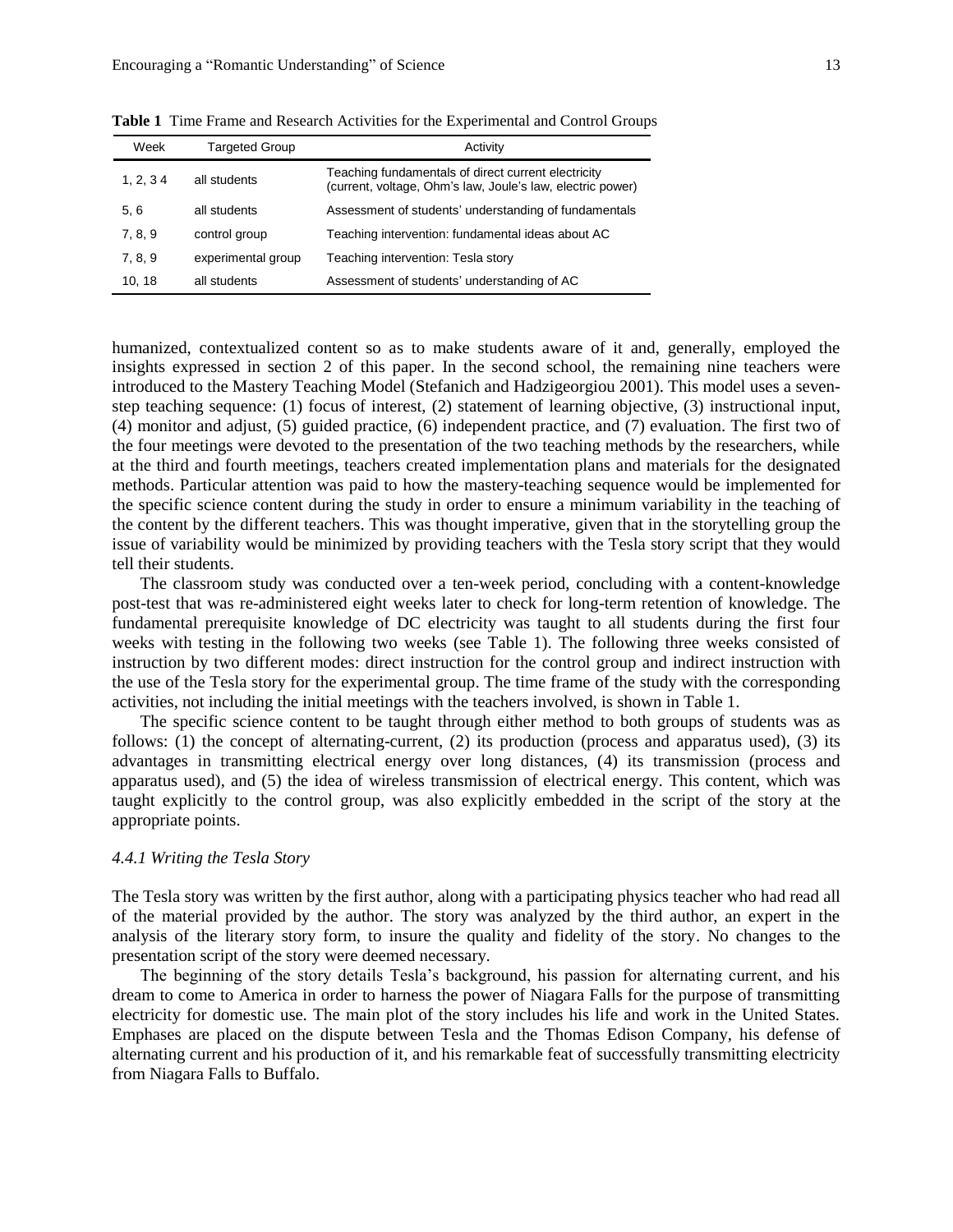# *4.4.2 The Intervention*

The essential distinguishing feature of the research study was the teaching intervention using the Tesla story. All the schools in the experimental group used the same story script, told from memory by the respective teacher without straying from the text. The teachers encouraged students to form mental images of both the events of the story and the ideas concerning science content during the narration. The story was told in two parts during two successive Saturdays. The third Saturday session was devoted to a discussion of the major events of the Tesla story with a repetition of the highlights. The science content embedded in the story, as presented during the first and the second sessions, was also part of that discussion. Nothing else transpired during those three Saturday sessions, except for some students commenting at the end of each session about Tesla, himself, and his work on AC electricity. The teachers recorded these comments in their personal journals as documentation of the possible effect of the Tesla story.

The schools in the control group all taught the same science content, which teachers all delivered with the same teaching strategy, namely, the seven-step mastery teaching sequence. They endeavoured to keep the levels of motivation high through the use of challenging questions, interesting connections, and appealing visual material. The time devoted to the teaching intervention was three one-hour sessions, spread over three consecutive Saturdays, equal to that used for the Tesla story by the experimental group. The first two sessions were devoted to the teaching of science content. The concept of alternating current and its production (process and apparatus used) was taught during the first session, while the advantages of alternating current in transmitting electrical energy over long distances, its transmission (process and apparatus used), and the idea of wireless transmission of electrical energy were presented during the second session. The third session was used to review taught material, answer questions, and provide additional guided and independent practice on the concepts.

### *4.4.3 Assessment of Learning and the Development of Romantic Understanding*

Engagement, knowledge and understanding, skill (e.g., self-directed inquiry), and attitude development (e.g., curiosity and wonder) were the broad targets for assessing student learning. Both groups were assessed by the same three methods: (a) observations, during formal class discussions and informal discussions outside the classroom, which were recorded by the individual teachers in their personal journals; (b) traditional written (paper-and-pencil) tests, administered one week and eight weeks after the teaching intervention; and (c) analyses, both quantitative and qualitative, of students' journal entries. Student engagement with science was measured primarily through students' informal comments and their journal entries (the number of entries per journal and the number of comments and questions in the entries); the students' science content knowledge and understanding was measured primarily by their performance on the written tests; and romantic understanding was assessed through a qualitative content analysis of journal entries.

Instructions to the students in regards to keeping their journal were that the journal should consist of a plain notebook, be anonymous, specify the gender of the student, and should be a dated record of questions and comments about their learning experiences. Comments could be any length, from a single sentence to several paragraphs. For analysis purposes, any meaningful sentence or paragraph in the journals that referred to a fact, an event, or an idea in relation to students' learning experiences was considered. The journals for both groups were collected four weeks after the end of the intervention, giving the students more time to reflect and generate questions and comments.

The five characteristics of romantic understanding served as the categories for content analysis of the journals. Since these categories had already been established and elaborated, they did not have to be checked for their validity and reliability. In the analysis, the steps in conceptual analysis of the data (examining relationships among concepts) were followed (Neuendorf 2002; Weber 1990). The unit for the analysis was the paragraph, with any single-sentence entry being treated as a paragraph. Reliability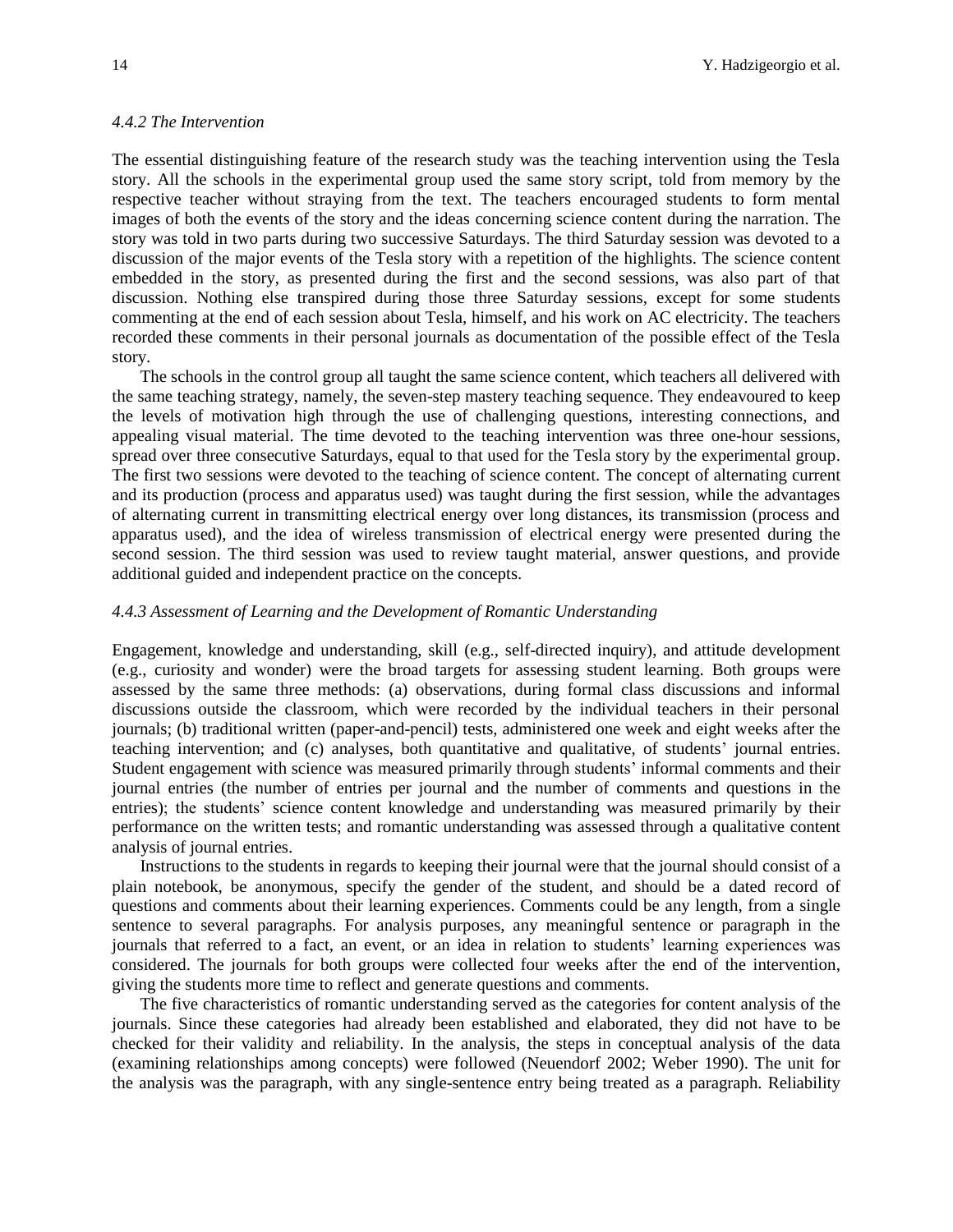was ensured by having two experienced qualitative researchers, who did not otherwise participate in the study, check the coding of the identified features of romantic understanding.

The learning of content knowledge about alternating current was assessed with a written test consisting of 10 open-ended questions, all of equal value. The score on any question was one mark or zero, and the maximum grade overall was 10. The knowledge and understanding assessed was distributed among the questions in the following sequence: the concept of alternating current  $(1-3)$ , the production of alternating current (4–5), the process of transmitting electrical power over long distances (6–8), and wireless transmission of electrical energy (9–10). Students were judged to have an adequate understanding of a concept if they gave an acceptable response to all test questions within a specified grouping; for example, all three questions on the concept of alternating current had to be answered satisfactorily for the student's understanding of that concept to be deemed adequate.

The test, initially devised by the researchers, was studied for its validity by two professors of physics, who recommended some modifications. The resulting test consisted of the following 10 questions:

- 1. What is AC electricity?
- 2. Draw a graph showing a DC and an AC electrical signal.
- 3. What do we need to describe an AC signal?
- 4. How can we produce AC electricity?
- 5. How do a generator and a motor work?
- 6. Why is AC more efficient to transmit electrical power over long distances?
- 7. Explain what we can do to an AC signal if we want to transmit power.
- 8. Describe the process and the apparatus (technology) used for AC transmission and the mathematics we need in order to describe them.
- 9. What is the wireless transmission of electricity?
- 10. What are its advantages?

### 4.5 Results

The results from both the quantitative and qualitative data are discussed from the perspective of the three research questions.

*4.5.1 Research Question 1: Does teaching through the Tesla story, that is, a story with all the characteristics of romantic understanding, encourage more engagement with science, in comparison with direct instruction?*

A quantitative analysis of students' journals consisted of the total number of dated journal entries, the total number of comments (with multiple comments per entry possible), and the total number of questions contained in the entries. Tables 2 and 3 reveal that all counts for the experimental group were significantly greater than for the control group. Of the 95 students in the experimental group, 91 (96%) made journal entries, whereas only 56 of 102 (55%) in the control group did so. The most dramatic difference was demonstrated among the female participants in the experimental and control groups with 95% making entries as compared to 25%, corresponding to 148 entries as compared to 31, respectively. It is also noteworthy that many students in the experimental group continued to write in their journals up to four weeks after the Tesla story intervention, whereas most of the students of the control group stopped writing in their journals one week after the intervention. This suggests that the students of the experimental group were motivated to give additional thought to the story and write their comments and that they sustained their interest, which is evidence of deeper involvement on their part. Interestingly, not only did many of the entries made by the students of the experimental group relate to Tesla's life and work and not the science content, per se, but those of the control group did not display any curiosity about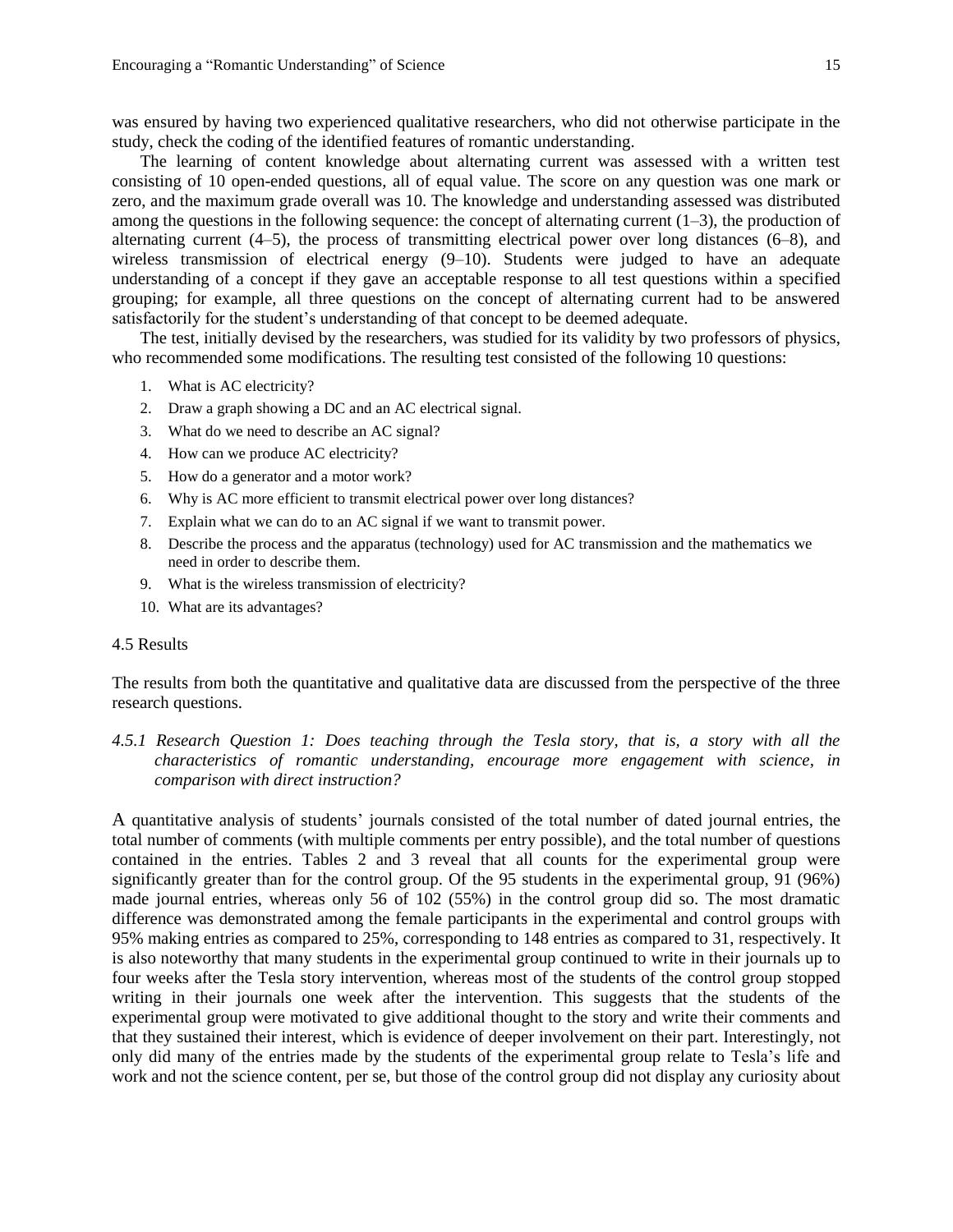#### **Table 2** Journal Entries of the Experimental Group\*

|                                     | <b>Whole Class</b><br>$(N = 95)$ | Males<br>$(N = 55)$ | Females<br>$(N = 40)$ |
|-------------------------------------|----------------------------------|---------------------|-----------------------|
| Number of students who made entries | 91 (96%)                         | 53 (96%)            | 38 (95%)              |
| Total number of entries             | 275                              | 127                 | 148                   |
| Total number of questions asked     | 293                              | 162                 | 131                   |
| Total number of comments            | 482                              | 190                 | 292                   |

### **Table 3** Journal Entries of the Control Group\*

|                                     | <b>Whole Class</b><br>$(N = 102)$ | Males<br>$(N = 58)$ | Females<br>$(N = 44)$ |
|-------------------------------------|-----------------------------------|---------------------|-----------------------|
| Number of students who made entries | 56 (55%)                          | 45 (78%)            | 11 (25%)              |
| Total number of entries             | 105                               | 84                  | 31                    |
| Total number of questions asked     | 98                                | 78                  | 20                    |
| Total number of comments            | 177                               | 136                 | 41                    |

\* Entries contained both comments and questions, and these were counted discretely.

the origin or originator of the concepts, which accentuates the emotional response to the romantic elements of the Tesla story by the experimental group.

Evidence of student engagement can also be drawn from the teachers' journals. Teachers in the experimental group recorded that whenever an event from the Tesla story captured students' attention, they exhibited excitement and enthusiasm in their faces, along with exclamations and short comments which broke the otherwise complete silence during the narration of the story. Teachers also recorded that through informal conversations just before or after class they had learned that some students had done additional reading while at home (which was also recorded in some journals). Some students also used the internet to find more information about Tesla's life and work. This is a noteworthy finding, as it characterizes listening and responding to the Tesla story as a transformative experience, since listening to the story made a difference in the students' daily experience.<sup>11</sup> The finding is more remarkable in light of the fact that no teacher who taught the control group recorded anything similar and no student from that group wrote anything about additional reading outside of class. Although informal comments and even students' journal writing concerning their activity must be taken with some reservation, this evidence is likely reliable because students did not receive any grade for writing or commenting, they gave up their free time to attend Saturday classes, and their participation was voluntary.

The student and teacher journals provide compelling evidence to answer Research Question 1 in the affirmative—there is remarkably greater engagement on the part of the group who heard the Tesla story as compared to the group who received direct instruction employing the Mastery Teaching Model.

# *4.5.2 Research Question 2: Is teaching through the Tesla story more effective in helping students learn specific science content, in comparison with direct instruction?*

A comparison of the means of students' scores on the 10-item test on alternating current yields a statistically significant difference on both post-tests—one week and eight weeks after the intervention for the two groups (see Table 4), with the experimental group outscoring the control group. Given that the test questions explicitly asked students about the content that was presented to them through both teaching approaches, one might have expected the control group to have had an advantage over the

 $\overline{a}$ 

 $11$  See Pugh (2004) for a discussion of transformative experience.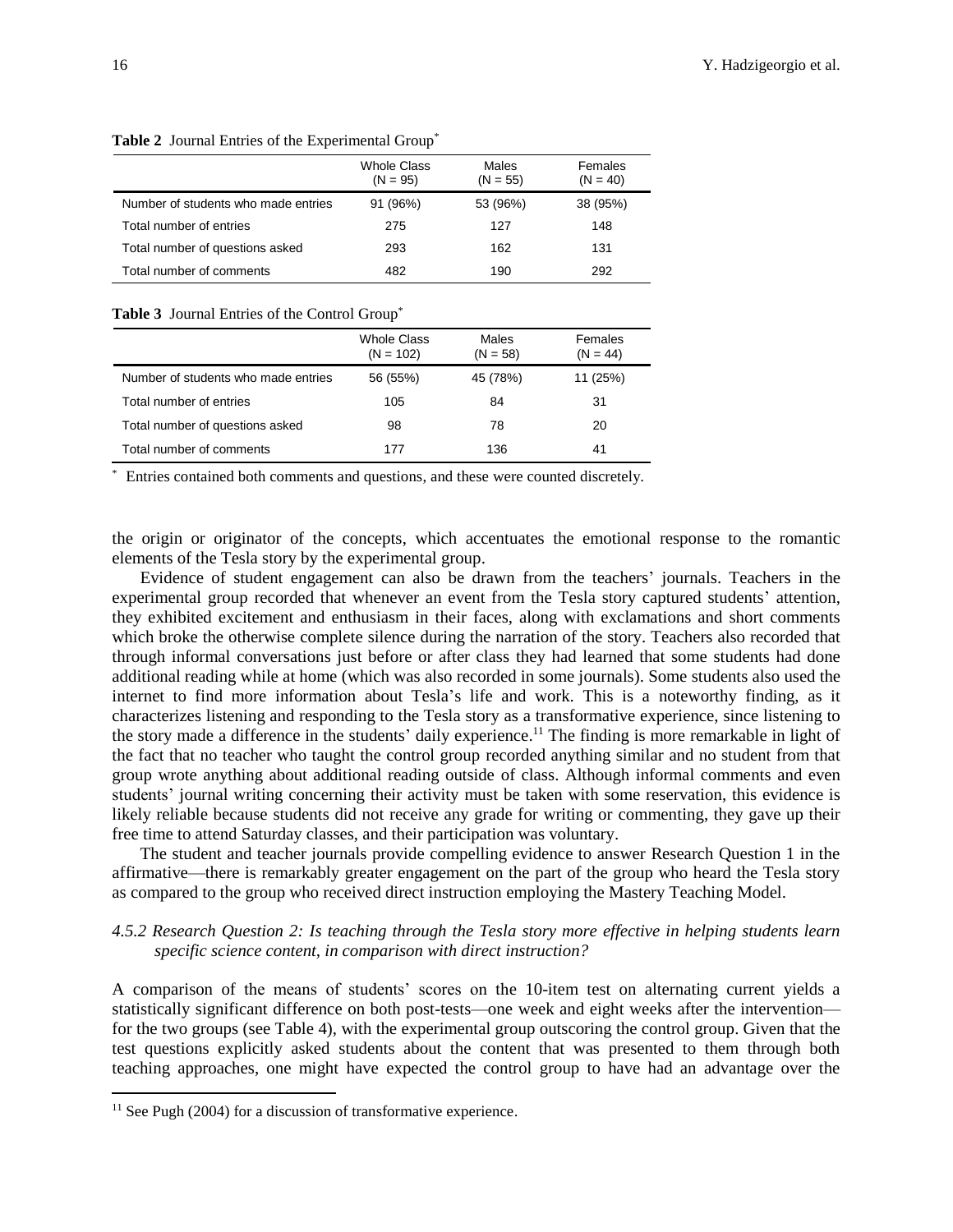**Table 4** Means and T-Test Values of Student Scores on a 10-item Test on Alternating Current

| Group                                 | N | м |                                   | SD |  |      |          |
|---------------------------------------|---|---|-----------------------------------|----|--|------|----------|
| Experimental 95 8.80 6.45* 1.22 1.78* |   |   |                                   |    |  | 7.64 | $10.40*$ |
| Control                               |   |   | $102$ 6.76 $4.02^*$ 1.83 $0.90^*$ |    |  |      |          |
| $P < 0.01$ , df1 = 94, df2 = 101      |   |   |                                   |    |  |      |          |

\* Delayed post-test

**Table 5** Successful Responses to Test Questions on Four Targeted Ideas

| Idea                                         | Experimental Group ( $N = 95$ )<br>$1st$ test | $2nd$ test | Control Group ( $N = 102$ ) |                        |  |
|----------------------------------------------|-----------------------------------------------|------------|-----------------------------|------------------------|--|
|                                              | $n (\%)$                                      |            | $1st$ test                  | $2nd$ test<br>$n (\%)$ |  |
| Concept of AC                                | 68 (72%)                                      | 67 (71%)   | 42 (41%)                    | 31 (31%)               |  |
| Production of AC                             | 53 (56%)                                      | 48 (51%)   | 37 (36%)                    | 28 (27%)               |  |
| Transmission of AC<br>electrical power       | 65 (68%)                                      | 58 (61%)   | 30 (29%)                    | 22 (22%)               |  |
| Wireless transmission<br>of electrical power | 72 (76%)                                      | 70 (74%)   | 39 (38%)                    | 18 (18%)               |  |

storytelling group. After all, the control group, through the seven-step sequence of the mastery-teaching model, had focused entirely on content knowledge, with guided and independent practice as part of the instructional sequence providing an additional opportunity for content learning. The corresponding focus on science concepts in their journal entries did not translate into better performance on the concept test, as indicated in Table 4. The written post-tests, however, provide evidence of better performance on the part of the storytelling group (see Table 5). Furthermore, considering that all students' academic ability was very similar (the vast majority of students attending the schools from which the sample was drawn are average or below average), the performance of the experimental group in comparison to the control group is significant. The data bear witness to the effectiveness of the storytelling intervention in science teaching.

A t-test for independent samples is a valid statistical test considering the normality of test-score distribution of both groups (with approximately 70% of the scores falling within one standard deviation above and below the mean) and the samples sizes of about 100. Every other measure (quantitative or qualitative) was consistent with the conclusions drawn from a comparison of the test scores, supporting the conclusion that the experimental group learned and retained the specific science content on AC electricity significantly more fully than the control group.

# *4.5.3 Research Question 3: Do students who are taught through the Tesla story develop a romantic understanding of the science content?*

A content analysis of the student journals of the experimental group provides evidence that many of them developed a romantic understanding. The characteristics of romantic understanding that were identified and the number of occurrences of those features in their journals are reported in Tables 6, 7, and 8. At least two romantic characteristics were identified in all journals (see Table 6), with wonder and heroic elements (see Table 7) occurring most frequently. Interestingly, wonder was often coupled with other characteristics, resulting in its appearing in the highest frequency of all romantic characteristics. In the analysis, for example, when a heroic quality or an extreme was identified in a paragraph together with a sense of wonder, each characteristic was counted separately. This aspect of the analysis yields the observation that heroic elements and a sense of wonder were ubiquitous in the journals. While this result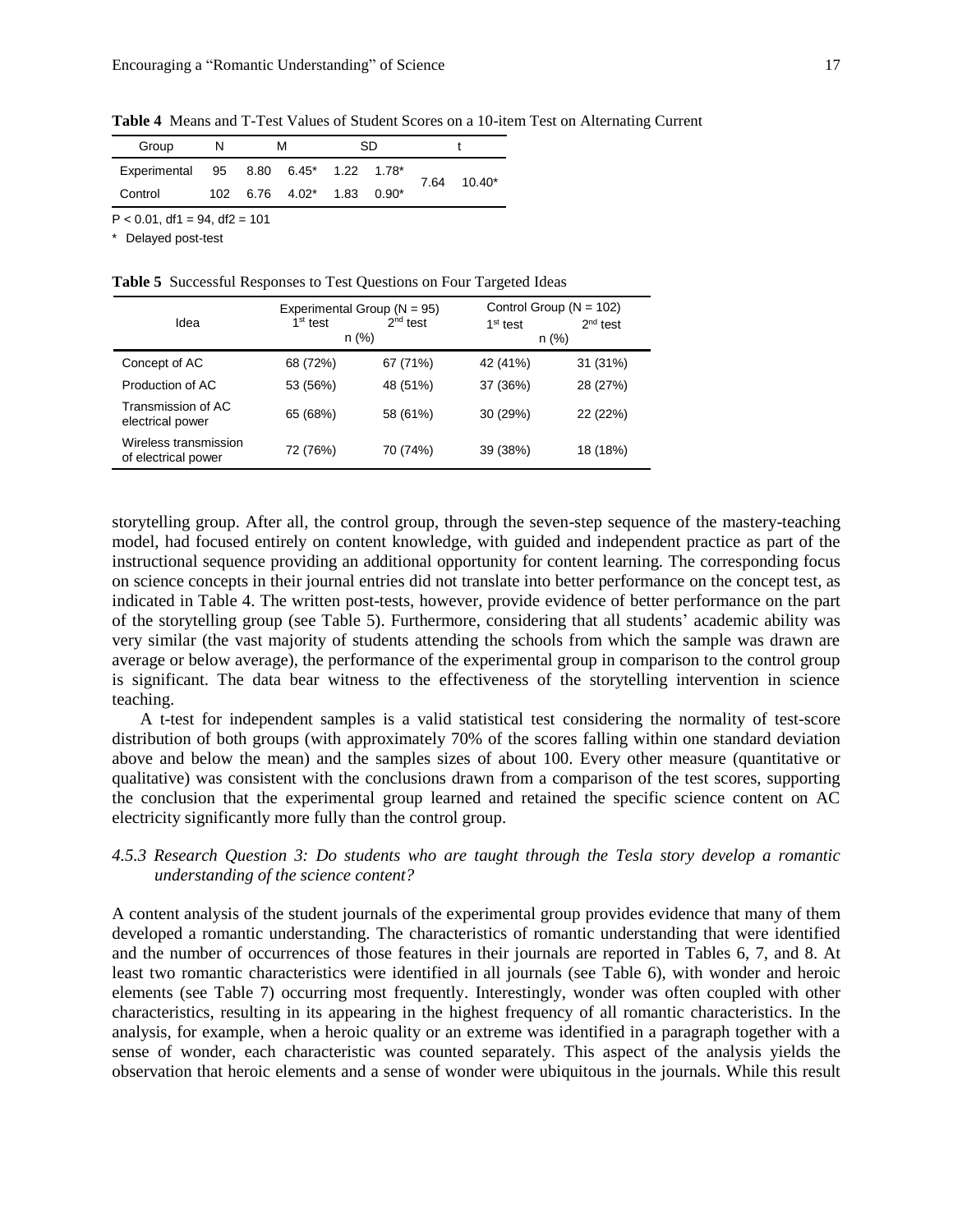| Number of Romantic<br>Characteristics | Number of Students |  |
|---------------------------------------|--------------------|--|
| 2                                     | 12                 |  |
| 3                                     | 18                 |  |
|                                       | 35                 |  |
| 5                                     | 30                 |  |

**Table 6** Number of Romantic Characteristics in Student Journals of the Experimental Group

**Table 7** Romantic Characteristics in Student Journals of the Experimental Group and Frequency of Appearance

| <b>Romantic Characteristics</b> | Number of Students | Frequency of Appearance |  |
|---------------------------------|--------------------|-------------------------|--|
| Humanization of Meaning         | 43 (26M, 17F)      | 106 (55M, 51F)          |  |
| <b>Heroic Elements</b>          | 94 (53M, 41F)      | 221 (157M, 164F)        |  |
| Wonder                          | 94 (54M, 40F)      | 258 (131M, 127F)        |  |
| <b>Extremes of Reality</b>      | 50 (32M, 18F)      | 72 (52M, 20F)           |  |
| Contesting of Ideas             | 26 (17M, 9F)       | 55 (36M, 19F)           |  |

**Table 8** Romantic Characteristics Explicitly Associated with Science Content Knowledge and Frequency of Appearance in Student Journals of the Experimental Group

| <b>Romantic Characteristics</b> | <b>Number of Students</b> | Frequency of Appearance |
|---------------------------------|---------------------------|-------------------------|
| Humanization of Meaning         | 28 (19M, 9F)              | 77 (44M, 33F)           |
| <b>Heroic Elements</b>          | 66 (31M, 35F)             | 105 (70M, 35F)          |
| Wonder                          | 68 (37M, 31F)             | 113 (62M, 51F)          |
| <b>Extremes of Reality</b>      | 34 (24M, 20F)             | 54 (29M, 25F)           |
| Contesting of Ideas             | 10 (6M, 4F)               | 19 (13M, 6F)            |

may seem an inevitable outcome of the plot of the story, these elements emerged quite naturally from the students' writing even when they did not make any reference to any of the other elements.

Since most of the students' comments in their journals<sup>12</sup> were about Tesla' s life and work, the characteristics of romantic understanding appeared more frequently in that context than in the context of science content (see Tables 7 and 8). Still, 2/3 of the students gave comments that had an association with content knowledge. The number of students whose journal entries associate romantic elements with science content and the frequency of appearance of those romantic elements provides evidence of romantic understanding being associated with content knowledge (see Table 8). Furthermore, the teaching episodes integrated the context and content as a coherent whole, and even though some students did not demonstrate making any explicit romantic associations with the science content knowledge in their journals, the fact that they performed as well on the factual test as those who demonstrated a romantic understanding of the science content makes it likely that they developed such an understanding.

### 4.6 Discussion

 $\overline{a}$ 

### *4.6.1 Limitations*

While the research project yielded indisputably positive results, studies with a two-group quasiexperimental design have inherent potential limitations, as was the case in this study. The first is the

<sup>&</sup>lt;sup>12</sup> Sample comments are presented in the Appendix, and the reader is encouraged to examine these, as they reveal extraordinary insights and observations.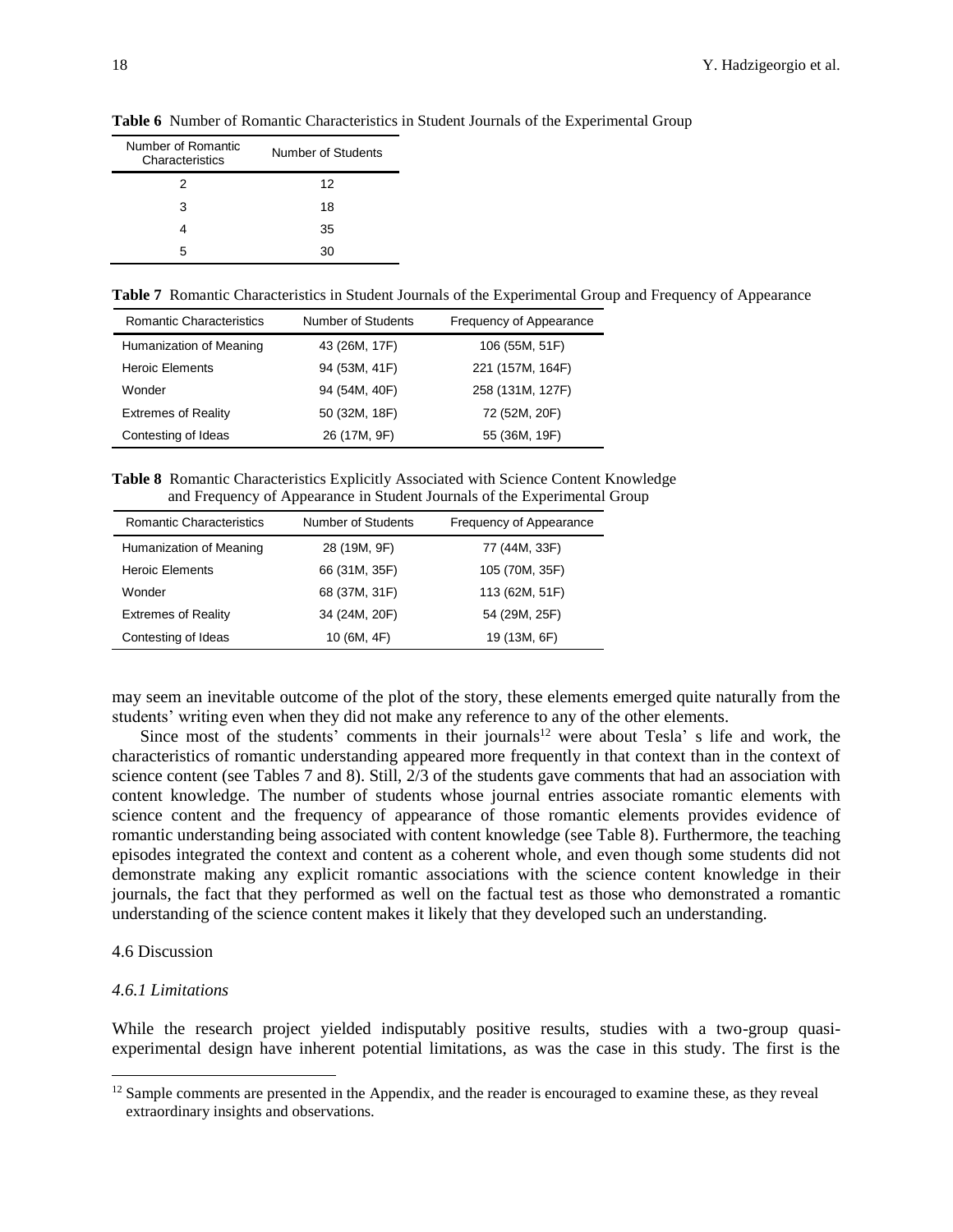absence of random assignment, the effects of which were largely ameliorated through careful design, described in Section 4.2. Second, although we tested the students for background knowledge of the fundamentals of direct current electricity before starting the teaching of AC, we did not pretest them for existing knowledge on alternating current. Nevertheless, based on our experience with students at this level and of this demographic, we are confident that they did not have such prior knowledge. Any such knowledge, even if present, would not have favored one group over the other, as the students were from two suburbs of the same city and under the jurisdiction of the same national curriculum. Any design limitations would tend to be insignificant in comparison with the significant effects of the research intervention, leading to a larger degree of confidence in our conclusions.

A factor often considered as a confounding variable in experimental studies is "history" (i.e., the effect of events outside of the study between the two post-tests) because it is outside the control of the study, and, therefore, has a negative effect on the internal validity of the design (McMillan, 2004; Drew, Hardman, Hosp, 2008). Apparently motivated by the Tesla story, some of the students (43% of the sample) spent time outside school researching Tesla and his work, as indicated informally and in their journals. Although this outside-of-class research could have had an effect on the students' knowledge and understanding of the content presented to them through the Tesla story, thus undermining the validity of the quasi-experimental design, their research involved mainly the events of Tesla's life story and not content knowledge, (i.e., content of the test). Even with a small likelihood that "history" played a role in the second post-test, the fact remains that the experimental group performed statistically better not only on the second test but on the first post-test, too, before any outside-of-class learning could have affected their performance. That their superior performance on both tests is likely due to the inclusion of the story and the manner in which it was designed and delivered is, therefore, more compelling.

We have postulated that the positive results of the intervention were due to the development of romantic understanding. The possibility that the novel and innovative nature of the experimental approach, by itself, may have been a motivating factor for the students (i.e., the Hawthorne effect) must, nonetheless, be considered. This novelty, however, was not limited to the experimental group, as the control group also received treatment that was unusual—a novel curriculum in an extra-curricular setting—but with a less positive effect.

Another possible explanation for the positive effect of the story intervention is that by providing context the Tesla story caused students to focus their attention on the introduced ideas and the phenomenon of study. This explanation correlates with research findings that confirm that "when information is emotionally charged, we are more likely to pay attention to it, continue to think about it over a period of time, and repeatedly elaborate on it" (Ormrod 1999, p. 420), and stories provide such opportunities for emotional stimulation. This focusing effect is compatible with the development of romantic understanding and may simply serve to enhance its effect.

The activation of narrative understanding, by itself, may also have contributed significantly to the observed effect (see, for example, Avraamidou and Osborne 2009; Hadzigeorgiou and Stefanich 2001; Milne 1998). As was already discussed in Section 2 of this paper, narrative understanding is integral to and inextricable from romantic understanding; consequently, we do not see this as detracting from our assumption that romantic understanding played a leading role. It may, indeed, be impossible to separate the influence of storytelling and the resulting narrative understanding from the effect of romantic understanding. If that is the case, then this inextricable association may only add weight to the already proven benefit of including romantically crafted stories to improve learning in science education. It may, indeed, be impossible to strip good science stories of their romantic qualities by virtue of them having significant and dramatic discoveries and inventions at the heart of their plot.

### *4.6.2 Implications*

The intervention with the experimental group, based upon a romantic teaching framework, can be considered successful in that it encouraged emotional involvement with science and facilitated learning. This learning was likely enabled and promoted by romantic understanding. Yet, the data of the study do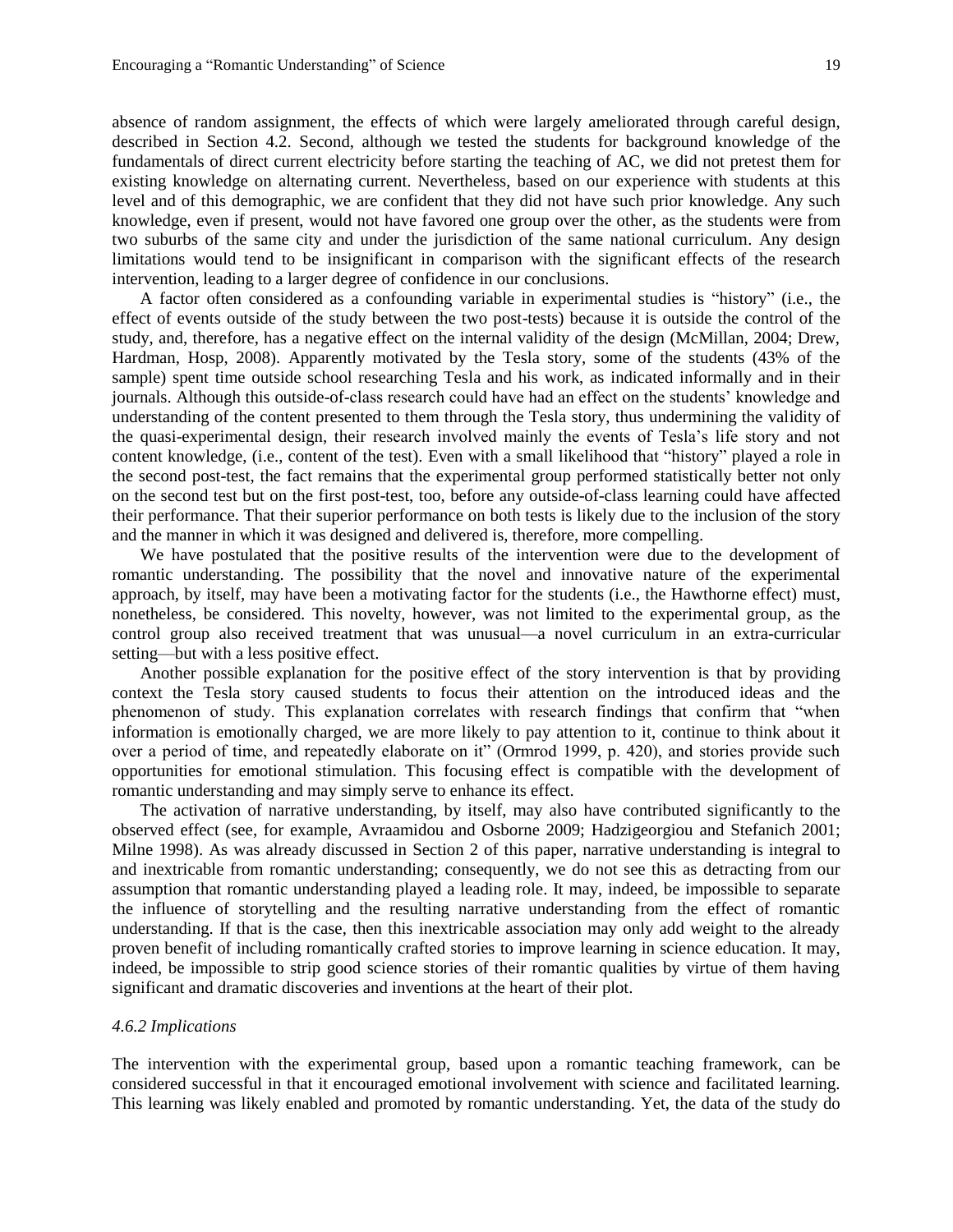not show that the teaching intervention with the control group was, necessarily, unsuccessful. In the *individual* case where a student from the control group answered all test items successfully and made thoughtful journal entries, one cannot claim the superiority of the storytelling approach over the masteryteaching approach, and one cannot say that romantic understanding led to a better comprehension of the science content. One can say, though, that students who performed well in either approach learned the science content but that their thinking and understanding were different. Promoting and legitimizing individual differences in thinking and understanding is an important aim of science education since it can encourage involvement with science, which, in turn, may lead to a transformative experience.

In discussing the heroic element in relation to the Tesla story, one could surmise that promoting science learning through the stories of lone "heroes" might make students think that only special people are capable of doing noteworthy science and, thereby, alienate them from such heroes. In the light of our earlier discussion of the association with heroic qualities as a cognitive tool of romantic understanding (see Sections 2.1.2 and 2.3.2), it is apparent that the student, alone, chooses to hold Tesla up as a hero and that no one can impose such admiration of an individual on the student. Data from student journal entries in Table 6 reveal that, together with the element of wonder, the heroic element was expressed by the most students. Moreover, empirical evidence from students' journals (see Appendix) reveals explicitly that the specific human qualities of the hero inspired their science learning. Comments such as "I wish I could read and work like Tesla" and "This is really admirable and we should all do like him if we want to help the world" indicate the students' desire to emulate admirable human qualities. In this case, we can also say that students were inspired through their romantic understanding. The speculation that the students' exposure to "lone heroes" would serve as a discouragement to their enthrallment with science was not observed in our study. Regarding interest in the heroic, it is noteworthy that the only category in which the number of girls responding was greater than the number of boys was in that of heroic qualities as related to science-content knowledge (see Table 8). Generally, students' comments provide evidence that they were impressed and inspired by Tesla's accomplishments and considered him worthy of emulation as an exceptional human being with superhuman mental and physical abilities (see the Appendix for more examples of journal entries).

The composite data suggest that the storytelling approach enriched instruction in such a way that it stimulated the imagination and the curiosity of the students in respect to Tesla's character and his accomplishments. This effect is reflected in such comments as the following one:

That Tesla lit 200 or 300 lamps without wires is really astonishing. He sent the electric current through the ground without using any wires. Perhaps we can use it to send electricity to islands without using cables in the sea. I am curious whether islands receive electricity without wires.

This phenomenon, by virtue of the absence of the story, would not have happened in the control group in this way since the students would not, for example, have been aware of Tesla's accomplishment of lighting several hundred lamps by transmitting AC through the ground. Without the injection of the story, even the impetus for independent research is lacking, attested to by the nature of the journal entries of the control group which, as already mentioned, were devoid of any curiosity about the origin or originator of alternating current and of any indication of their reading on the topic outside of class. It is apparent that the outcomes for the two groups are fundamentally different. In examining the students' journals, one observes that there is a strong connection between romantic understanding and the students formulating their own creative ideas.

For those who would argue the impracticality of storytelling in science instruction on the basis of additional time required for such an inclusion, it should be noted that the variable of instructional time in this study was constant for both groups.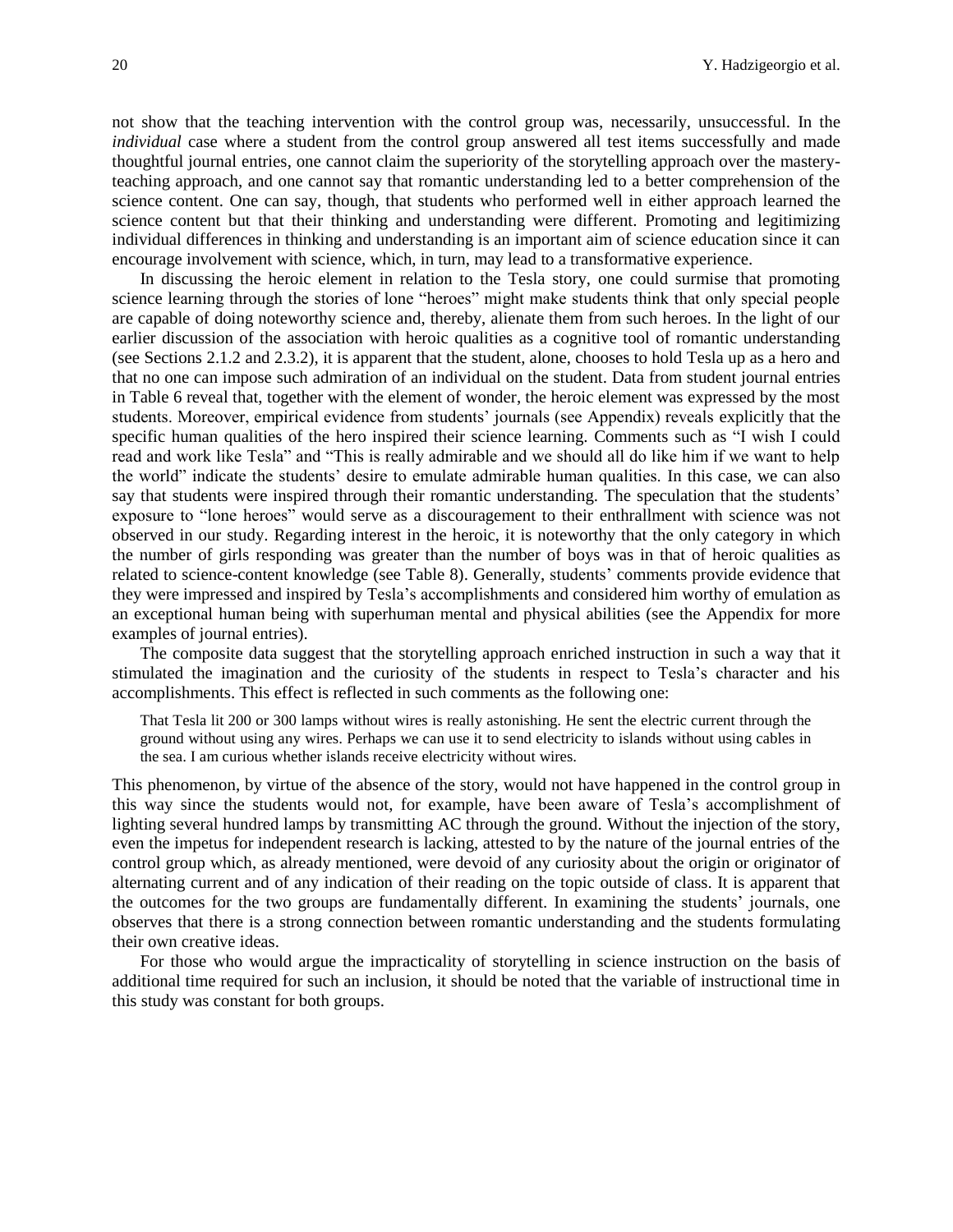### **5 Conclusions**

The research study presented in this paper focused on the use of a specific type of storytelling in science instruction, based on the assumption that a romantic understanding is a requisite of its successful application in the classroom. The delineated features of romantic understanding were illustrated in the historical Tesla story, as found in the literature. The story of Tesla used in the study was deliberately fashioned to embed these features in the plot, along with the respective science concepts of alternating current electricity. The results of this quasi-experimental study (based on an analysis of students' journals and the same post-test written at two different times), despite any of its limitations, provide evidence of the importance of encouraging romantic understanding in science at this age level.

In comparison with a group of students who were taught the idea of alternating current (its production and transmission) explicitly by means of the Mastery Teaching Model, the students who, through storytelling, were encouraged to understand this concept romantically became more engaged with the content and the context of the story, as demonstrated through the quantitative and content analysis of their journal entries. Some of these students also demonstrated imagination and curiosity in their journal entries, which was not observed in the control group. Additionally, they undertook relevant independent research on their own initiative, which was indicative of the transformative effect of the storytelling instruction. This is a notable difference from the students in the control group who did not undertake any related reading outside of class, according to the analyses of the teachers' observations. The results pertaining to the experimental group are encouraging for further research into the role of storytelling and also into the role of the romantic framework in the learning process. While our conclusions are based on the content of AC electricity in the context of the Tesla story, we believe that they are generalizable to this age group, provided that the story has significant science content and embeds all of the cognitive tools that nurture a romantic understanding.

As supported by the data presented earlier, teaching through the Tesla story was more effective in helping students learn the science content than teaching with the direct-instruction method. Despite the control group, that had been taught with a content-centered approach, having possible advantages, such as the explicit science-content questions and additional opportunity for and reinforcement of content learning, the approach did not translate into better performance on the concept test. Instead, the students in the storytelling group outperformed the control group on the written post-tests, attesting to the greater effectiveness of this method over the direct-instruction method.

The findings of the research study affirm that the storytelling instructional approach with the Tesla story resulted in students developing a romantic understanding of the science content and not simply of the narrative content. Many comments made in the student journals revealed strong connections between Tesla's life and work—the romantic element—and science-content knowledge. These comments were marked by admiration for the scientist and curiosity about the science in the story.

It is clear that the development of romantic understanding through the Tesla story, with its specialized features, contributed to the students' motivation to learn. The fact that some students in this group performed additional work outside of school and, as a group, performed significantly better than the control group, attests to its motivating stimulus. While other contributing factors are not, necessarily, ruled out, the story with its inherent cognitive tools appears to be the dominant factor in the development of romantic understanding.

It is both likely and unproblematic to assert that the innovative nature of the storytelling approach, the concurrent use of narrative understanding, and the romantic nature of the Tesla story, itself, all played a role in generating positive effects and that these components are inseparable from romantic teaching and developing a romantic understanding. The theoretical considerations and the design of the experimental intervention corresponded exceptionally well to what would have been expected in student responses, and it is unlikely that another approach not designed in this way, that is, without the integration of the romantic elements, would have a similar effect.

The implication of this study for science education is that a particular type of a science story, that is, a romantic story, has significant potential for improving learning in the discipline. Such a story should be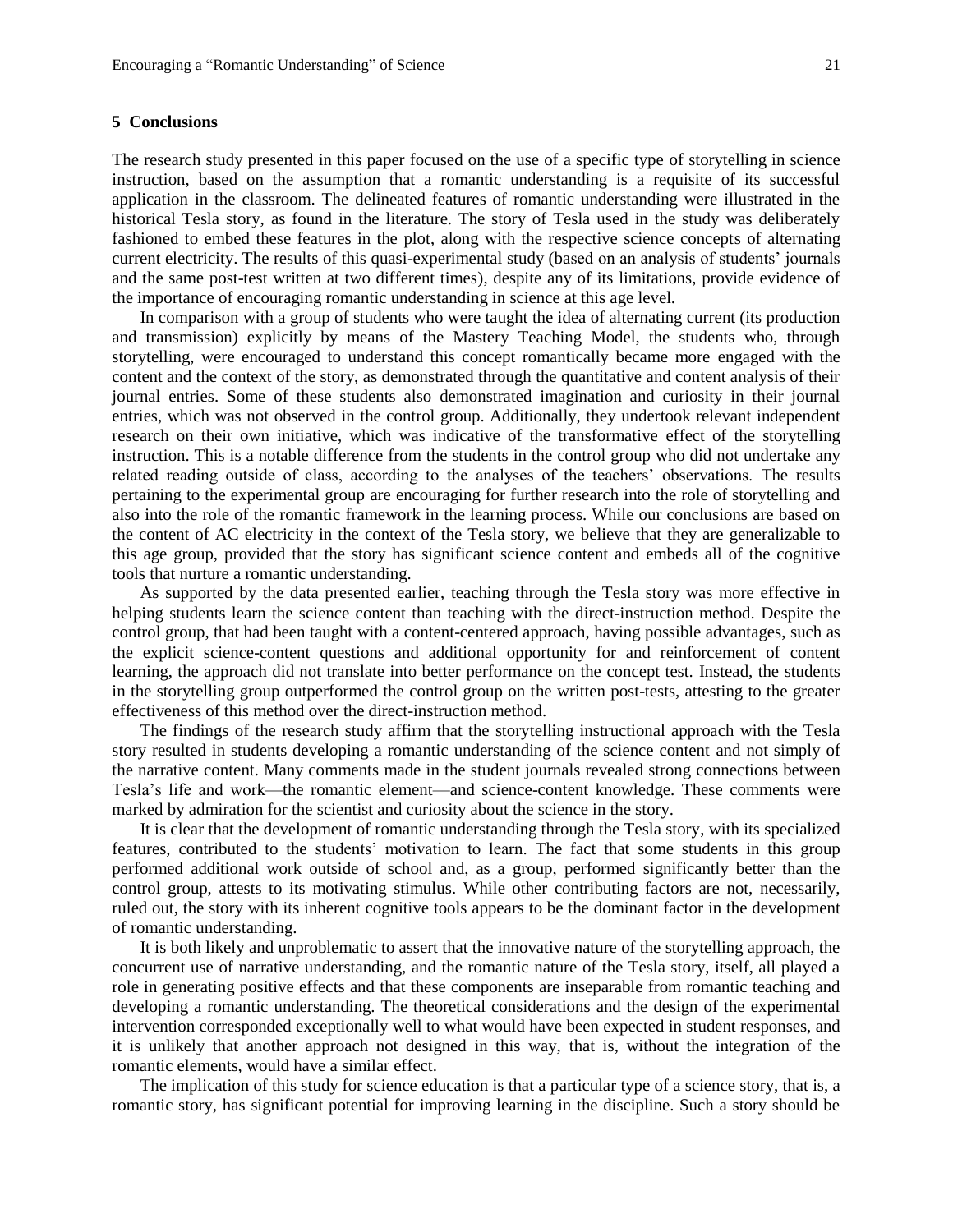based upon human qualities, heroic or otherwise, that evoke wonder and give students the opportunity, through the plot, to associate science content with such qualities and simultaneously experience a sense of wonder. These qualities give students the opportunity to become aware of the human dimension of science, which, as Milne (1998) pointed out, should be given priority when selecting and structuring a science story.

In the light of recent studies and a growing body of literature around teaching science using aesthetics, and specifically the Deweyan notion of "aesthetic experience" (Girod 2007; Pugh 2004), one may point out an important implication for science-education research, namely, the study of the effect of romantic understanding on out-of-school experience. Such studies could possibly provide useful information to answer the question about the extent to which romantic understanding can also be a transformative kind of understanding.

### **Appendix: Samples of Students' Comments as Evidence of Romantic Characteristics**

#### *Humanization of Meaning*

- It is unbelievable that behind the invention of the alternating current there was such an effort by a man who suffered a lot because of what happened to him. He lost his job, he became a digger, his laboratory caught fire.
- The war between Edison and Tesla is something that I did not know but now I can understand that Tesla's dream and hope are responsible for his victory and for what we all have today because of alternating current.
- Tesla's unbelievable work and passion are the two factors that can explain how alternating current won direct current.
- I liked that Tesla had the dream to send electricity to all people on Earth free. But people wanted to make money and that is why his dream was not realized. I think the fire in his lab after the great triumph at the Niagara Falls was not something that just happened. People who did not want Tesla's dream come true tried to stop him from realizing his dream. Money, money is everywhere.

#### *Heroic Qualities*

- Tesla is an admirable man because he wanted to do good to the world. He left his country and worked for another country, wanting to help all people. This is something really admirable and we should all do like him if we want to help the world.
- I wish I could read and work like Tesla. I really think he is someone special. It is amazing that he could work nonstop for several days. I think he is very special not because he worked all those hours but because he solved the problems he was working on.
- The idea to use a transformer to increase the voltage and decrease the electric current is amazingly clever and shows Tesla's intelligence. As an idea it is not so difficult. If you want less losses you need less current so you must find a way to decrease it. But simple things require intelligence. And imagination. And Tesla had a lot of them.
- Transmitting electrical energy to several km from Niagara Falls by using electric cables was a big thing. But to transmit electrical energy through the ground and to avoid the use of cables was really excellent and shows Tesla's power of mind.

#### *Sense of Wonder*

- The idea of alternating current is a very revolutionary idea. But how did Tesla get it and why did he insist that it was better than the standard current? It is amazing that despite all the problems he faced, he remained faithful to his purpose.
- That we can produce alternating current by using loops of wire moving or rotating inside magnets is very simple indeed. This idea of loop is very useful idea. In the transformer making loops of wire and changing the number of loops in the two coils can increase or decrease the electric current. It is just so clever idea. Simple and very clever. Wow!!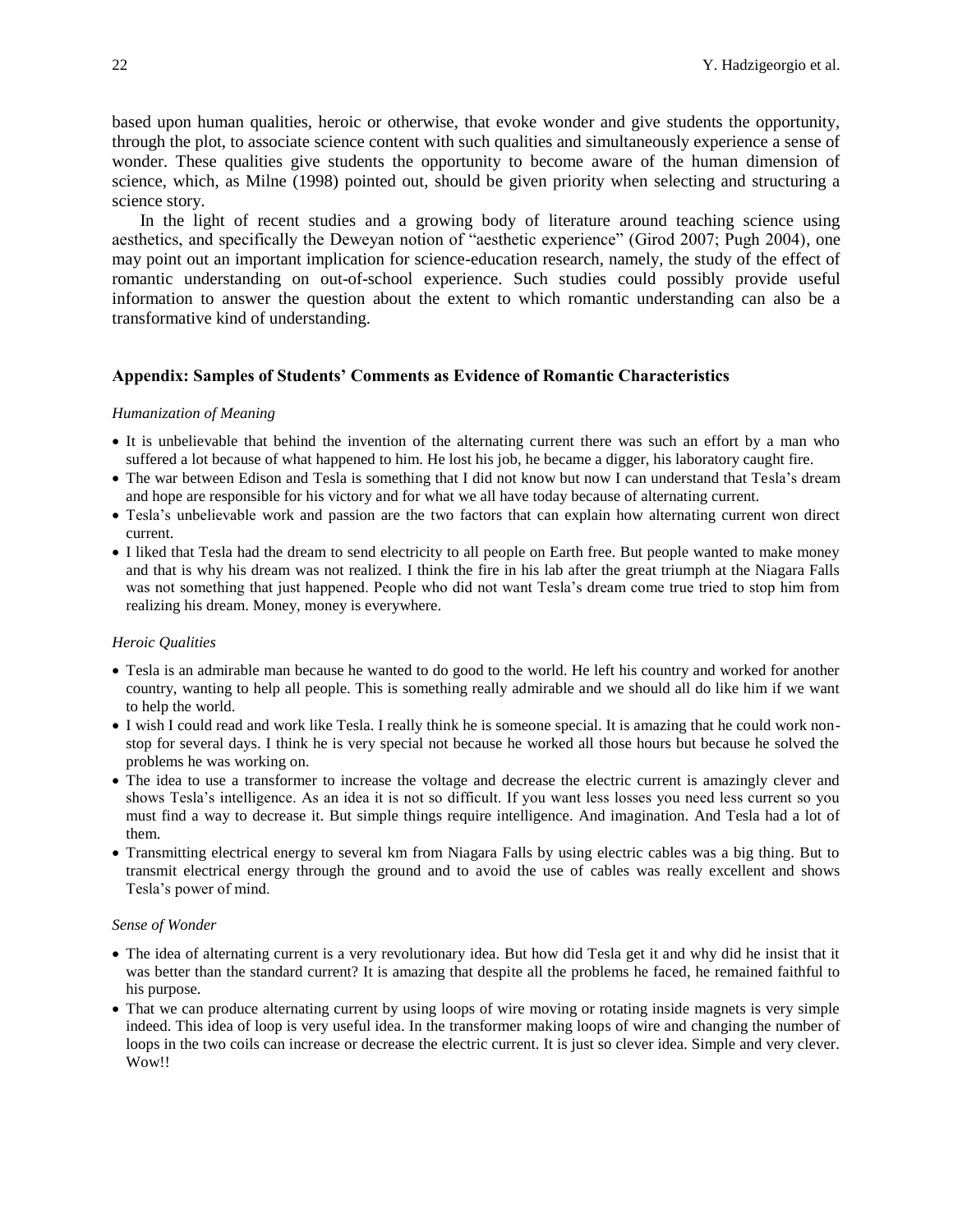- The transformation of alternating current is something astonishing. I have been thinking about it a lot. Very very clever. I think Tesla had understood that direct current cannot be transformed, so that's why he insisted on alternating current.
- I am truly amazed by Tesla who fixed the lighting system in a city, in France, by not using a single drawing. He did everything by working it out in his imagination. How did he do this? This is really impressive.
- That Tesla lit 200 or 300 lamps without wires is really astonishing. He sent the electric current through the ground without using any wires. Perhaps we can use it to send electricity to islands without using cables in the sea. I am curious whether islands receive electricity without wires.

#### *Contesting of Conventional Ideas*

- I like the fact that Tesla made his university professors angry. Perhaps if he did not go against what those old professors knew about electricity there would not have been progress in using alternating current instead of regular current.
- That Tesla did not listen to what his father was saying to him about becoming a priest must have made a big difference in the world as we know it today. I think it all started when Tesla followed his own ideas and feelings.
- Tesla went against the Company of Ericson [sic] despite the fact that he was alone and without money. But he won. He taught us a lesson: he who insists wins even when he has to go against problems and difficulties.
- I was thinking that the light we have at home and that all the electrical appliances work because of what Tesla did one century ago. The electric current we use today has a history behind which is the disagreement between Tesla and Edison. If Tesla had agreed with Edison who knows if we had electricity in our homes.
- Tesla was a very peculiar person. He went against everything. His father, his teachers, and the American system. But he succeeded. I think people who disagree with the system can be successful. But you need guts. It is not easy. Many times I want to disagree with my father and my teacher but in the end I agree with them.

### **References**

- American Association for the Advancement of Science (AAAS). (1990). *Science for all Americans.* New York: Oxford University Press.
- Avraamidou L. & Osborne, J. (2009). The role of narrative in communicating science. *International Journal of Science Education, 31*(12), 1683–1707.
- Bruner, J. (1985). Narrative and paradigmatic modes of thought. In E. Eisner (Ed.), *Learning and teaching the ways of knowing*. Chicago: University of Chicago Press.
- Bruner, J. (1986). *Actual minds, possible worlds.* Cambridge, Mass: Harvard University Press.
- Bruner, J. (1990). *Acts of meaning.* Cambridge, Mass: Harvard University Press.
- Cheney, M. (1981). *Tesla: Man out of time.* Englewood Cliffs, NJ: Prentice-Hall.
- Cheney, M., & Uth, R. (1999). *Tesla: Master of lightning.* New York: Barnes and Noble.
- Cohen, L., Manion, L., & Morrison, K. (2000). *Research methods in education.* London: Routledge.
- Dahlin, B. (2001). The primacy of cognition or of perception? A phenomenological critique of the theoretical bases of science education. *Science & Education, 10*(5). 453–475.
- De Young, R. & Monroe, M. (1996). Some fundamentals of engaging stories. *Environmental Education Research, 2*,171–187.
- Dewey, J. (1960). *The quest for certainty: A study of the relation of knowledge and action*. New York: Putnam. (original work published 1929).
- Dewey, J. (1998). How we think. A restatement of the relation of reflective thinking to the educative process. Boston New York: Houghton Mifflin, (original work published 1933).
- Donald, M. (1991). *The Origins of the Modern Human Mind*. Cambridge, MA: Cambridge University Press.
- Drew, C., Hardman, C., & Hosp, J. (2008). *Designing and conducting research in education.* Los Angeles, London: Sage.
- Egan, K. (1988). *Primary understanding.* Chicago: University of Chicago Press.
- Egan, K. (1990). *Romantic understanding.* Chicago: University of Chicago Press.
- Egan, K. (1997). *The educated mind. How cognitive tools shape our understanding.* Chicago: University of Chicago Press.
- Egan, K. (2005a). *Imagination in teaching and learning.* London: Routledge.
- Egan, K. (2005b). *An Imaginative approach to teaching.* San Francisco: Jossey-Bass.
- Franken, R. (2001). *Human motivation.* Pacific Grove, CA: Brooks/Cole.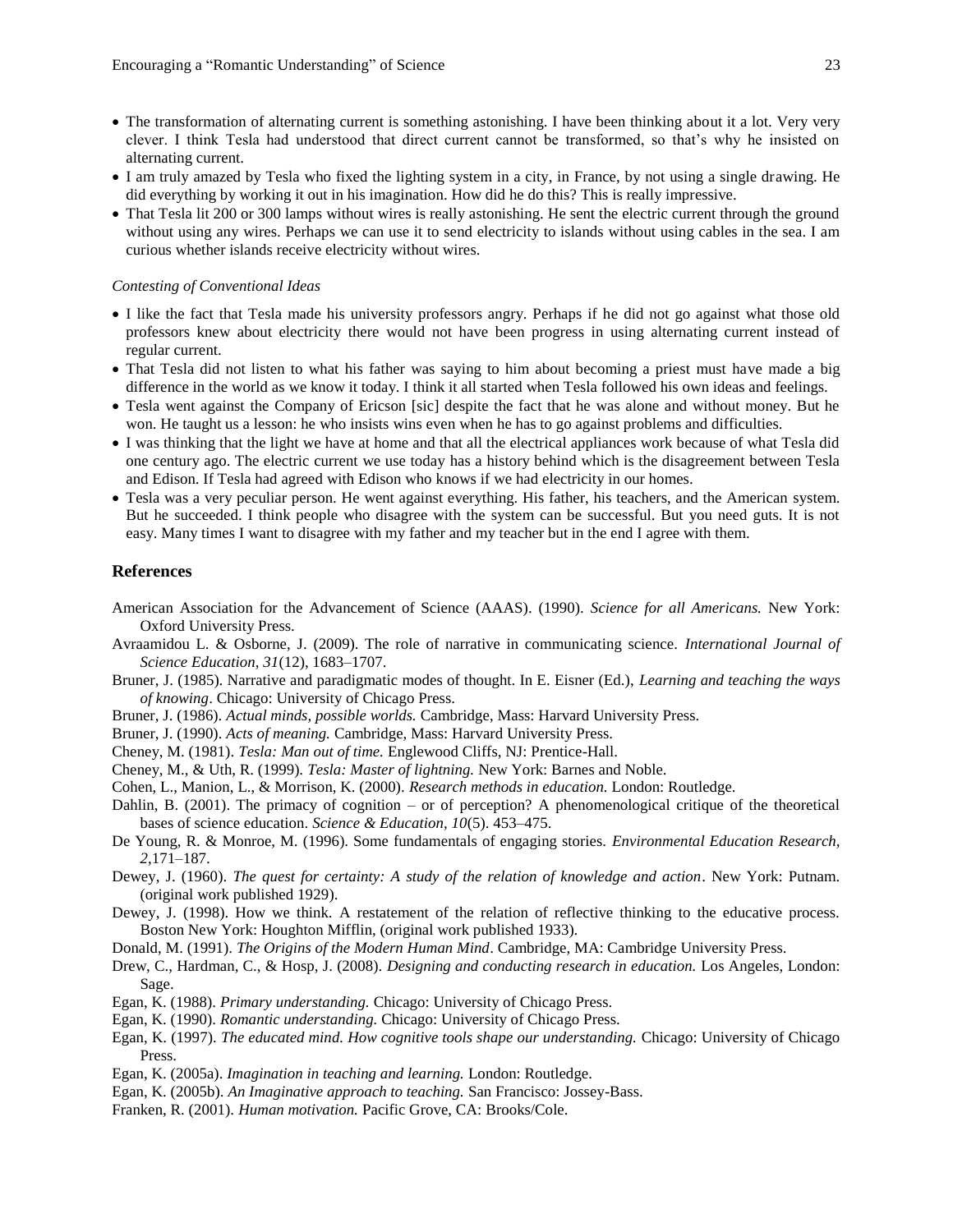- Girod, M. (2007). A critical analysis of aesthetics in science and science education. *Studies in Science Education, 42*, 38–61.
- Green, M. (1978). *Landscapes of learning.* New York: Teachers College Press.
- Hadzigeorgiou, Y. (1997). Relationships, meaning, and the science curriculum. *Curriculum & Teaching, 12,* 83–89.

Hadzigeorgiou, Y. (1999). On problem situations and science learning. *School Science Review 81,* 43–48.

- Hadzigeorgiou, Y. (2005a). Romantic understanding and science education. *Teaching Education, 16,* 23–32.
- Hadzigeorgiou, Y. (2005b). On humanistic science education. Department of Curriculum & Instruction, College of Education, University of N. Iowa. (ERIC document 506504).
- Hadzigeorgiou, Y. (2006). Humanizing the teaching of physics through storytelling: The case of current electricity. *Physics Education, 41*(1), 42–46.
- Hadzigeorgiou, Y. (2008). Encouraging involvement with school science. *Journal of Curriculum & Pedagogy, 5,*  138–162.
- Hadzigeorgiou, Y. P. (2011). Fostering a sense of wonder in the science classroom. *Research in Science Education,*  Published online DOI 10.1007/s11165-011-9225-6.
- Hadzigeorgiou, Y., & Stefanich, G. (2001). Imagination in science education. *Contemporary Education, 71,* 23–29.
- Hirst, P. (1972). Liberal education and the nature of knowledge. In R. Dearden, P. Hirst, & R. Peters (Eds.), *Education and the Development of Reason* (pp. 391–414). London: Routledge & Kegan Paul.

Johnston, B. (Ed.) (1983). *My inventions: The autobiography of Nikola Tesla*. Williston, VT: Hart Brothers

- Jonnes, J. (2003). *Empires of light: Edison, Tesla, Westinghouse, and the race to electrify the world.* New York: Random House.
- Klassen, S. (2006). A theoretical framework for contextual science teaching. *Interchange, 37*(1–2), 31–62.
- Klassen, S. (2009). The construction and analysis of a science story. *Science & Education, 18,* 401–423.
- Kubli, F. (2001). Can the theory of narrative help science teachers become better storytellers? *Science & Education, 10,* 595–599.
- Lederman, N. G., & Lederman, J. S. (2004). Revising Instruction to Teach Nature of Science. *The Science Teacher, 71*(9), 36–39.
- Lomas, R. (2000). *The man who invented the twentieth century: Nikola Tesla, forgotten genius of electricity.* London: Headline.
- McMillan, J. (2004). *Educational research.* Boston: Pearson/Allyn & Bacon.
- Milne, C. (1998). Philosophically correct science stories? Examining the implications of heroic science stories for school science. *Journal of Research in Science Teaching, 35*(2), *175–187.*
- Mintzes, J. Wandersee, J. & Novak, J. (1997). Meaningful learning in science: The human constructivist perspective. In G. Phye (Ed.), *Handbook of academic learning* (pp. 405–451). San Diego, CA: Academic Press. Neuendorf, K. (2002). *The content analysis guidebook.* Thousand Oaks, CA: Sage.
- O'Neil, J. (1992). *Prodigal genius: The life of Nikola Tesla.* Chula Vista, CA: Tesla Book Company.
- Olrich, D. Harder, R., Callahan, R., & Gibson, H. (2001). *Teaching strategies.* Boston, New York: Houghton Mifflin Company.
- Ormrod, J. (1999). *Human learning.* Upper Saddle River, NJ: Merrill.
- Pintrich, P. & Schunk, D. (1996). *Motivation in education: Theory, research, and applications*. Englewood Cliffs, NJ: Prentice-Hall.
- Popper, K. R. (1972). *Objective Knowledge: An evolutionary approach*. Oxford: Clarendon Press.
- Pugh, K. (2004). Newtons' laws beyond the classroom walls. *Science Education, 88,*182–196.
- Resnick, L. B. (1983). Toward a cognitive theory of instruction. In S. Paris, G. Olson, & H. Stevenson (Eds.), *Learning and motivation in the classroom* (pp. 5–38). Hillsdale, NJ: Erlbaum.
- Root-Bernstein, R. S. (2002). Aesthetic cognition. *International Studies in the Philosophy of Science, 16*, 61–77.
- Schulz, R. (2009). Reforming science education: Part II. Utilizing Kieran Egan's educational metatheory. *Science & Education, 18*, 251–273.
- Seifer, M. (1998). *Wizard: The life and times of Nikola Tesla.* New York: Citadel Press.
- Stefanich, G., & Hadzigeorgiou, Y. (2001). Models and applications. In G. Stefanich (Ed.), *Science teaching in inclusive classrooms* (pp. 61–90). Cedar Falls, IA: Woolverton.
- Tauber, A. I. (1996). The Elusive synthesis: Aesthetics and science. *Volume 182, Boston Studies in the Philosophy of Science*. Dordrecht: Kluwer Academic Publishers.
- Tesla Society. (2011). Tesla Memorial Society of New York. Available: http://www.teslasociety.com
- Tesla, N. (1982). *My inventions.* New York: Ben Johnson. (original work published 1919).
- Weber, R. P. (1990). *Basic content analysis.* Newbury Park: Sage.
- Whitehead, A. N. (1929). *The aims of education and other essays*. New York: McMillan.